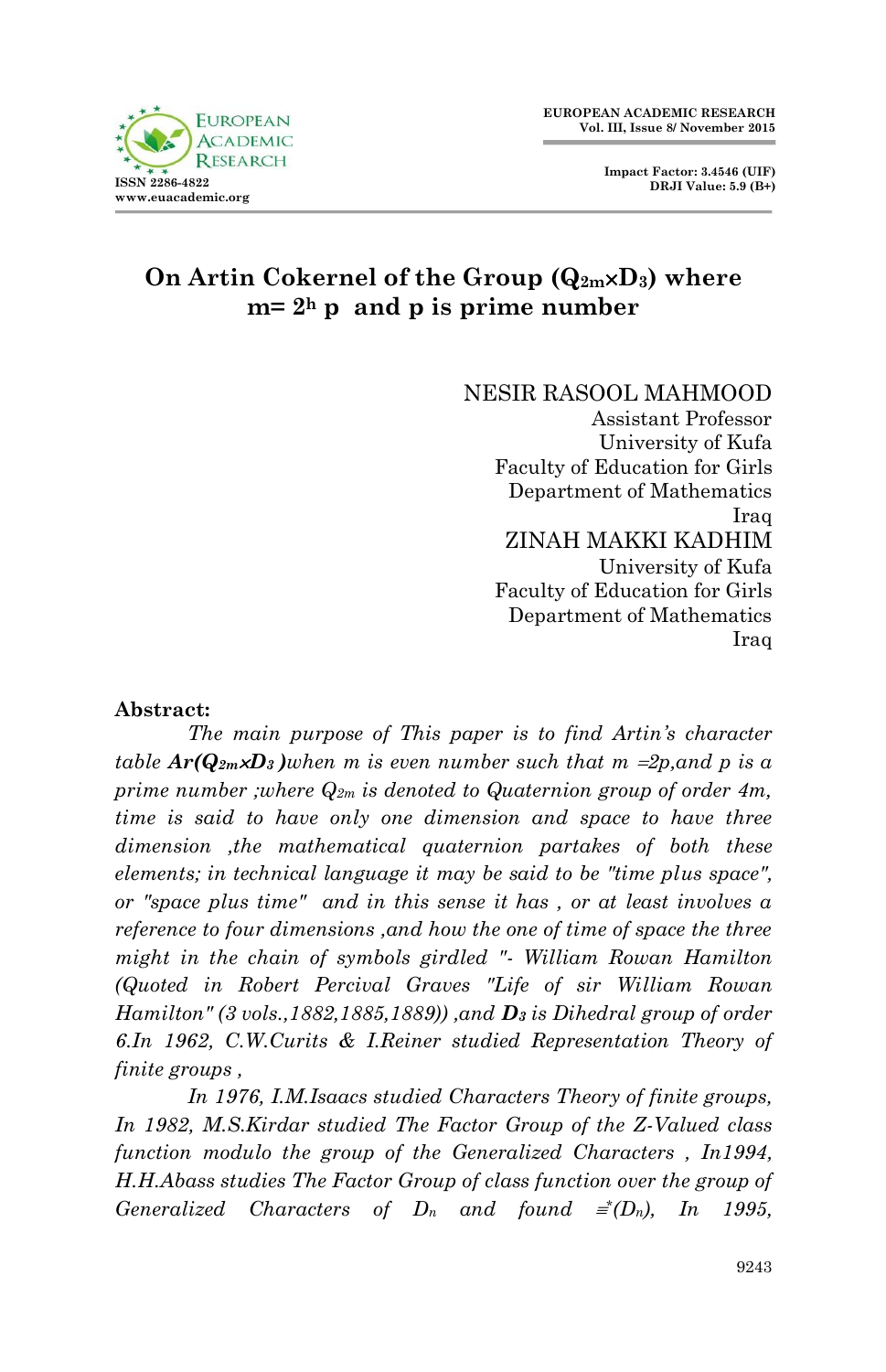*N.R.Mahmood studies The Cyclic Decomposition of the factor Group*   $cf(Q_{2m},Z)/\overline{R}(Q_{2m})$ , In 2002, *K-Sekiguchi studies Extensions and the Irreducibilies of the Induced Characters of Cyclic P-Group, In 2006, A.S.Abid studies Characters Table of Dihedral Group for Odd number.*

**Key words: words:** even number, prime number, Quaternion group, and Dihedral group.

# **1. INTRODUCTION:**

Representation Theory is a branch of mathematics that studies abstract algebra structures by representing their elements as linear transformations of vector spaces, a representation makes an abstract algebraic object more concrete by describing its elements by matrices and the algebraic operations in items of matrix addition and matrix multiplication ,In which elements of a group are represented by invertible matrices in such a way that the group operation is matrix multiplication. Moreover, representation and character theory provide applications ,no only in other branches of mathematics but also in physics and chemistry.

For a finite group G ,The factor group **R(G)/T(G)** is called the Artin cokernel of **G** denoted **AC(G)**,**R(G)** denoted the a belian group generated by Z-valued characters of G under the operation of pointwise addition**, T(G)** is asubgroup of **R(G)** which is generated by Artin<sub>s</sub> characters.

# **2. PRELIMINARS: [1]:(3,1)**

The Generalized Quaternion Group  $Q_{2m}$ :

For each positive integer  $m \geq 2$ , The generalized Quaternion Group **Q2m** of order 4m with two generators x and y satisfies  ${\bf Q}_{2m} = {x^h y^k, 0 \le h \le_{2m} 1, k=0,1}$ 

Which has the following properties  $\{x^{2m}=y^4=I, yx^my^{-1}=x^{-m}\}.$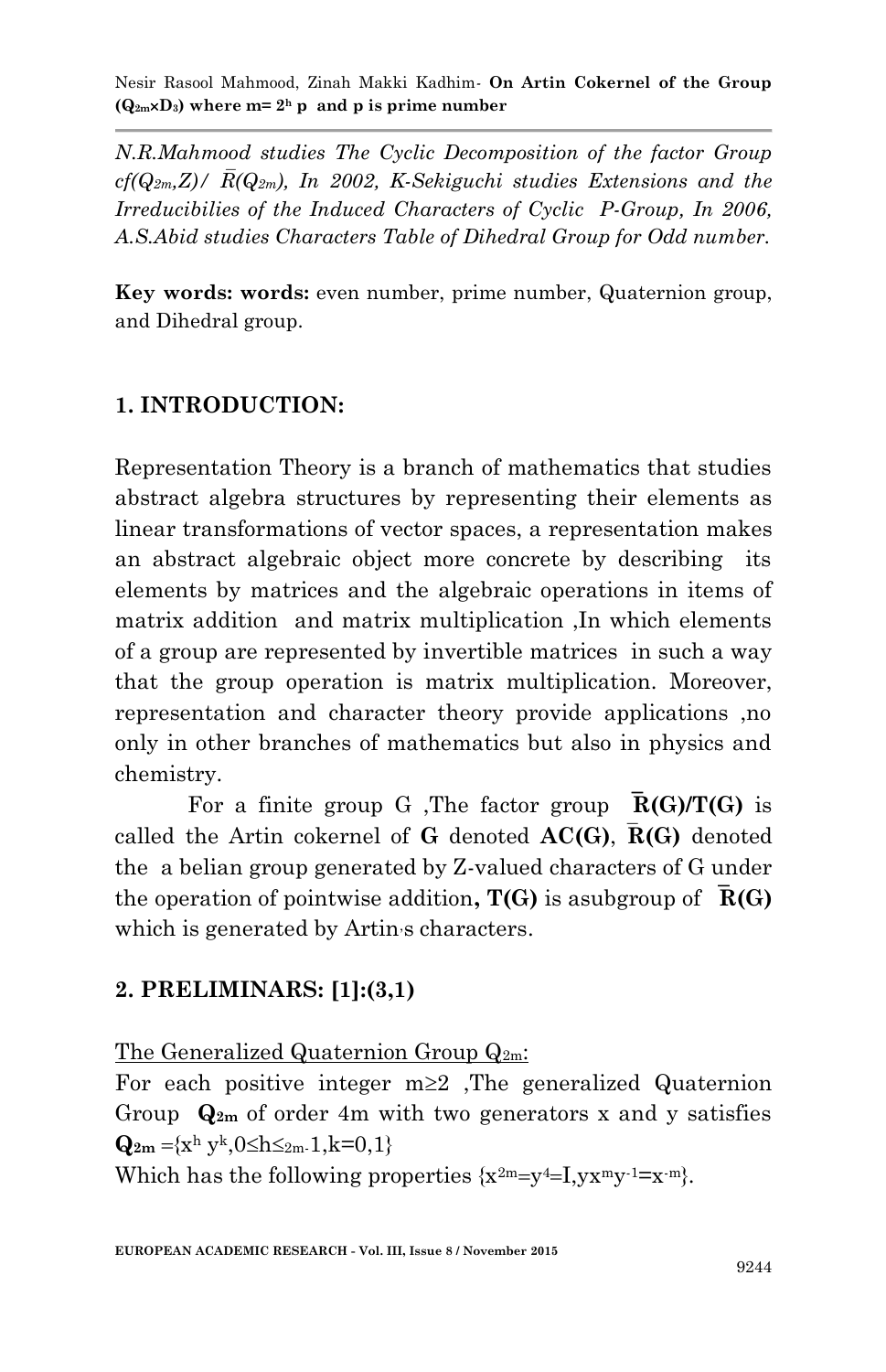Let **G** be a finite group, all the characters of group **G** induced from a principal character of cyclic subgroup of **G** are called Artin characters of **G**.

Artin characters of the finite group can be displayed in a table called Artin characters table of **G** which is denoted by  $Ar(G)$ ; The first row is  $\Gamma$ -conjugate classes; The second row is The number of elements in each conjugate class, The third row is the size of the centralized  $|C_G(cI_a)|$  and other rows contains the values of Artin characters .

# **Theorem:[2]:(3,3)**

The general form of Artin characters table of **Cp<sup>s</sup>** When p is a prime number and s is a positive integer number is given by :-

 $Ar(Cp<sup>s</sup>)=$ 

| $r$ -classes                       | [1]    | $[x^{ps-1}]$   | $[x^{ps-2}]$   |          | [x]      |
|------------------------------------|--------|----------------|----------------|----------|----------|
| $ cl_a $                           |        |                |                | $\cdots$ |          |
| cp <sup>s</sup> (cl <sub>a</sub> ) | $p^s$  | $p_{s}$        | $p^s$          | $\cdots$ | $p^s$    |
| $\Phi$                             | $p^s$  | $\theta$       | $\Omega$       | $\cdots$ | $\theta$ |
| $\Phi_2$                           | $Ps-1$ | $Ps-1$         | $\Omega$       | $\cdots$ | 0        |
|                                    |        |                |                | $\cdots$ |          |
| $\phi_{\rm s}$                     | р      | $\overline{p}$ | $\overline{p}$ | $\cdots$ | $\Omega$ |
| $\Phi_{s+1}$                       |        |                |                |          |          |

**Table(1)**

# **3. THE MAIN RESULTS:**

# **Theorem: (4,1)**

The Artin<sub>'s</sub> character table of the group  $(Q_{2.2}$ <sup>h</sup> $p \times D_3)$  where  $m=2<sup>h</sup>p$  such that h is any positive integer and p is prime number, it is given as follows:

 $\mathbf{Ar}(\mathbf{Q}_{2.2} \mathbf{^h}_{\mathbf{p}} \times \mathbf{D}_3)$ =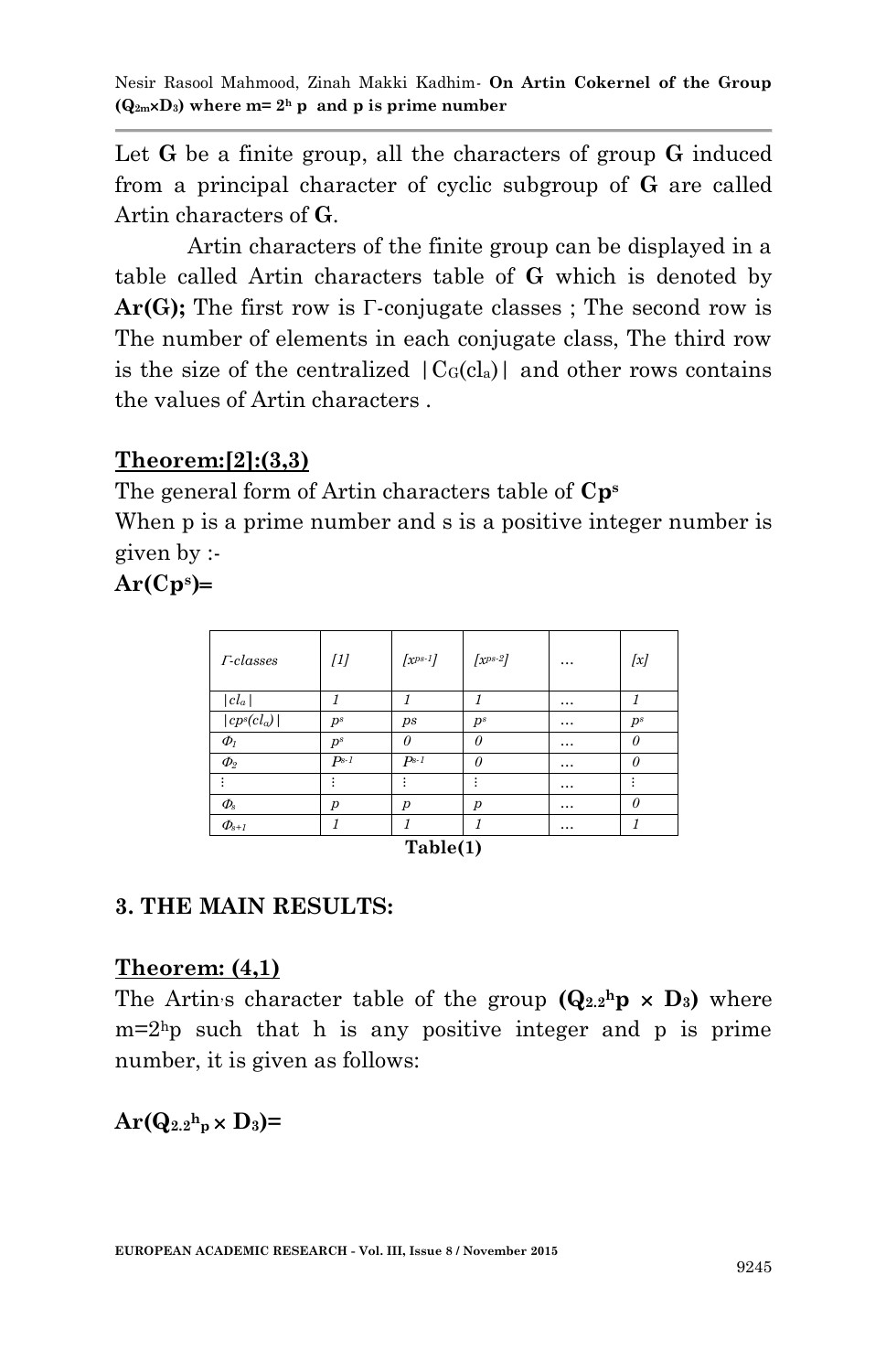|                                                                               | $\Gamma$ -classes of $Q_{2,2}^b$ <sub>p</sub> $\times$ { 1 } |                         |                                                                         |                         |                                                                                                                                                                                                                                                                   |                        |                         |                |                       |                |          |                         |
|-------------------------------------------------------------------------------|--------------------------------------------------------------|-------------------------|-------------------------------------------------------------------------|-------------------------|-------------------------------------------------------------------------------------------------------------------------------------------------------------------------------------------------------------------------------------------------------------------|------------------------|-------------------------|----------------|-----------------------|----------------|----------|-------------------------|
| $\Gamma$ -classes                                                             |                                                              |                         |                                                                         |                         | $[1,1]\ [x^{2_{s}^{n}},1]\ [x^{2_{s}^{n-1}},1]\ [x^{2_{s}^{n-2}},1]\cdots[x^{p},1]\ [x^{2_{s}^{n}},1]\ [x^{2_{s}^{n-1}},1]\ [x^{2_{s}^{n-2}},1]\cdots[x^{2},1]\ [x,1]\ [x,1]\ [x,y,1]$                                                                            |                        |                         |                |                       |                |          |                         |
| $ CL_n $                                                                      | $\overline{1}$                                               | $1$                     | $\overline{2}$                                                          |                         | 2 - 2 2 2 2 - 2 2 2 2 m                                                                                                                                                                                                                                           |                        |                         |                |                       |                |          |                         |
| $  \mathsf{CQ}_{2.2}{}^{\mathrm{h}}{}_p \times \mathsf{D}_3(\mathsf{CL}_a)  $ | 24m 24m 12m                                                  |                         |                                                                         |                         | 12m  12m 12m 12m                                                                                                                                                                                                                                                  |                        |                         |                | 12m --- 12m 12m 24 24 |                |          |                         |
| $\Phi(1, 1)$                                                                  |                                                              |                         |                                                                         |                         |                                                                                                                                                                                                                                                                   |                        |                         |                |                       |                |          |                         |
| $\Phi(2,1)$                                                                   |                                                              |                         |                                                                         |                         |                                                                                                                                                                                                                                                                   |                        |                         |                |                       |                |          |                         |
| $\Phi(3,1)$                                                                   |                                                              |                         |                                                                         |                         |                                                                                                                                                                                                                                                                   | $6Ar(Q_{2.2}h_p)$      |                         |                |                       |                |          |                         |
| ÷                                                                             |                                                              |                         |                                                                         |                         |                                                                                                                                                                                                                                                                   |                        |                         |                |                       |                |          |                         |
| $\Phi(1,1)$                                                                   |                                                              |                         |                                                                         |                         |                                                                                                                                                                                                                                                                   |                        |                         |                |                       |                |          |                         |
| $\Phi(1+1,1)$                                                                 |                                                              |                         |                                                                         |                         |                                                                                                                                                                                                                                                                   |                        |                         |                |                       |                |          |                         |
| $\Phi(1+2,1)$                                                                 |                                                              |                         |                                                                         |                         |                                                                                                                                                                                                                                                                   |                        |                         |                |                       |                |          |                         |
|                                                                               |                                                              |                         |                                                                         |                         |                                                                                                                                                                                                                                                                   |                        |                         |                |                       |                |          |                         |
|                                                                               |                                                              |                         | $\Gamma$ -classes of $Q_{2,2}$ <sup>h</sup> <sub>p</sub> $\times$ { r } |                         |                                                                                                                                                                                                                                                                   |                        |                         |                |                       |                |          |                         |
| <b>T-classes</b>                                                              |                                                              |                         |                                                                         |                         | $[1,r]\ [x^{2^3_p},r]\ [x^{2^{3-1}_p},r]\ [x^{2^{3-2}_p},r]\cdots [x^p,r]\ [x^{2^3_p},r]\ [x^{2^{3-1}_2},r]\ [x^{2^{3-2}_2},r]\cdots [x^2,r]\ [x,r]\ [x,r]\ [x,r]$                                                                                                |                        |                         |                |                       |                |          |                         |
| CL <sub>2</sub>                                                               | $\overline{2}$                                               | $\overline{ }$          | $\overline{4}$                                                          | $\overline{a}$          | $\cdots$ 4                                                                                                                                                                                                                                                        | $\overline{4}$         | $\overline{4}$          | $\overline{4}$ | $\cdots$ 4            | $\overline{4}$ |          | $4m$ $4m$               |
| $ CQ_{2,2}{}^{b}{}_{p} \times D_{3}(CL_{a}) $                                 | 12m 12m 6m                                                   |                         |                                                                         |                         |                                                                                                                                                                                                                                                                   |                        | 6m                      |                |                       |                |          |                         |
|                                                                               |                                                              |                         |                                                                         |                         | 6m  6m 6m 6m                                                                                                                                                                                                                                                      |                        |                         |                | $\cdots$ 6m 6m 24 24  |                |          |                         |
| $\Phi(1,1)$                                                                   |                                                              |                         |                                                                         |                         |                                                                                                                                                                                                                                                                   |                        |                         |                |                       |                |          |                         |
| $\Phi(2,1)$                                                                   |                                                              |                         |                                                                         |                         |                                                                                                                                                                                                                                                                   |                        |                         |                |                       |                |          |                         |
| $\Phi(3,1)$                                                                   |                                                              |                         |                                                                         |                         |                                                                                                                                                                                                                                                                   | $\pmb{0}$              |                         |                |                       |                |          |                         |
| ŧ.                                                                            |                                                              |                         |                                                                         |                         |                                                                                                                                                                                                                                                                   |                        |                         |                |                       |                |          |                         |
| $\Phi(I,1)$                                                                   |                                                              |                         |                                                                         |                         |                                                                                                                                                                                                                                                                   |                        |                         |                |                       |                |          |                         |
| $\Phi(1+1,1)$                                                                 |                                                              |                         |                                                                         |                         |                                                                                                                                                                                                                                                                   |                        |                         |                |                       |                |          |                         |
| $\Phi(i+2,1)$                                                                 |                                                              |                         |                                                                         |                         |                                                                                                                                                                                                                                                                   |                        |                         |                |                       |                |          |                         |
|                                                                               | $\Gamma$ -classes of $Q_{2,2}{}^{h}{}_{p} \times \{$ \$)     |                         |                                                                         |                         |                                                                                                                                                                                                                                                                   |                        |                         |                |                       |                |          |                         |
| $\Gamma$ -classes                                                             |                                                              |                         |                                                                         |                         | $[1,5] \; \; [x^{2\frac{5}{p}},s] \; \; [x^{2\frac{5}{p}-1},s] \; [x^{2\frac{5}{p}-2},s] \; \cdots \; [x^{p},s] \; \; [x^{2\frac{3}{2}},s] \; \; [x^{2\frac{5}{2}-1},s] \; \; [x^{2\frac{5}{2}-2},s] \; \cdots \; [x^{2},s] \; \; [x,s] \; \; [y,s] \; \; [xy,s]$ |                        |                         |                |                       |                |          |                         |
|                                                                               |                                                              |                         |                                                                         |                         |                                                                                                                                                                                                                                                                   |                        |                         |                |                       |                |          |                         |
| $ CL_{a} $                                                                    | $\overline{3}$                                               | $\overline{\mathbf{3}}$ | 6                                                                       | 6                       | $6\overline{6}$<br>m                                                                                                                                                                                                                                              | 6                      | 6                       | 6              | $\cdots$ 6            | $\overline{6}$ | 6m       | 6m                      |
| $ CQ_{2,2}^{\,h} \times D_{3}(CL_{a}) $                                       | 8m                                                           | 8m                      | 4 <sub>m</sub>                                                          | 4m                      | $\cdots$ 4m                                                                                                                                                                                                                                                       | 4 <sub>m</sub>         | 4m                      | 4 <sub>m</sub> | $\cdots$ 4m           | 4m             | $\bf{8}$ | $\overline{\mathbf{8}}$ |
| $\Phi(1,1)$                                                                   |                                                              |                         |                                                                         |                         |                                                                                                                                                                                                                                                                   |                        |                         |                |                       |                |          |                         |
| $\Phi(2,1)$                                                                   |                                                              |                         |                                                                         |                         |                                                                                                                                                                                                                                                                   |                        |                         |                |                       |                |          |                         |
| $\Phi(3,1)$                                                                   |                                                              |                         |                                                                         |                         |                                                                                                                                                                                                                                                                   |                        |                         |                |                       |                |          |                         |
| ÷.                                                                            |                                                              |                         |                                                                         |                         |                                                                                                                                                                                                                                                                   | $\ddot{\mathbf{0}}$    |                         |                |                       |                |          |                         |
| $\Phi(1,1)$                                                                   |                                                              |                         |                                                                         |                         |                                                                                                                                                                                                                                                                   |                        |                         |                |                       |                |          |                         |
| $\Phi(+1,1)$                                                                  |                                                              |                         |                                                                         |                         |                                                                                                                                                                                                                                                                   |                        |                         |                |                       |                |          |                         |
| $\Phi(1+2,1)$                                                                 |                                                              |                         |                                                                         |                         |                                                                                                                                                                                                                                                                   |                        |                         |                |                       |                |          |                         |
|                                                                               |                                                              |                         |                                                                         |                         |                                                                                                                                                                                                                                                                   |                        |                         |                |                       |                |          |                         |
|                                                                               |                                                              |                         | $\Gamma$ -classes of $Q_{2,2,p}$ × {1}                                  |                         |                                                                                                                                                                                                                                                                   |                        |                         |                |                       |                |          |                         |
| <b>T-classes</b>                                                              |                                                              |                         |                                                                         |                         | $[0,1]\ [x^{2^h_p},1]\ [x^{2^{h-1}_p},1]\ [x^{2^{h-2}_p},1]\cdots [x^p,1]\ [x^{2^h_2},1]\ [x^{2^{h-1}_2},1]\ [x^{2^{h-2}_2},1]\cdots [x^2,1]\ [x,1]\ [y,1]\ [xy,1]$                                                                                               |                        |                         |                |                       |                |          |                         |
| $ CL_{a} $                                                                    | $\overline{1}$                                               | $\overline{1}$          | $\overline{2}$                                                          | $\overline{\mathbf{2}}$ | $\cdots$ 2                                                                                                                                                                                                                                                        | $\overline{2}$         | $\overline{\mathbf{2}}$ | $\overline{2}$ | $\cdots$ 2            | $\overline{2}$ |          | $2m$ $2m$               |
| $ CQ_{2,2}{}^{b}{}_{p} \times D_{3}(CL_{a}) $                                 |                                                              |                         | 24m 24m 12m                                                             |                         | $12m \cdots 12m$ 12m                                                                                                                                                                                                                                              |                        | 12m                     | 12m            | $\cdots$ 12m 12m 24   |                |          | $\overline{24}$         |
| $\Phi(1,2)$                                                                   |                                                              |                         |                                                                         |                         |                                                                                                                                                                                                                                                                   |                        |                         |                |                       |                |          |                         |
| $\Phi(2,2)$                                                                   |                                                              |                         |                                                                         |                         |                                                                                                                                                                                                                                                                   |                        |                         |                |                       |                |          |                         |
| $\Phi(3,2)$                                                                   |                                                              |                         |                                                                         |                         |                                                                                                                                                                                                                                                                   | $2Ar(Q_{2,2}^{\ h} p)$ |                         |                |                       |                |          |                         |
| ŧ.                                                                            |                                                              |                         |                                                                         |                         |                                                                                                                                                                                                                                                                   |                        |                         |                |                       |                |          |                         |
| $\Phi(1,2)$                                                                   |                                                              |                         |                                                                         |                         |                                                                                                                                                                                                                                                                   |                        |                         |                |                       |                |          |                         |
| $\Phi$ (1+1,2)                                                                |                                                              |                         |                                                                         |                         |                                                                                                                                                                                                                                                                   |                        |                         |                |                       |                |          |                         |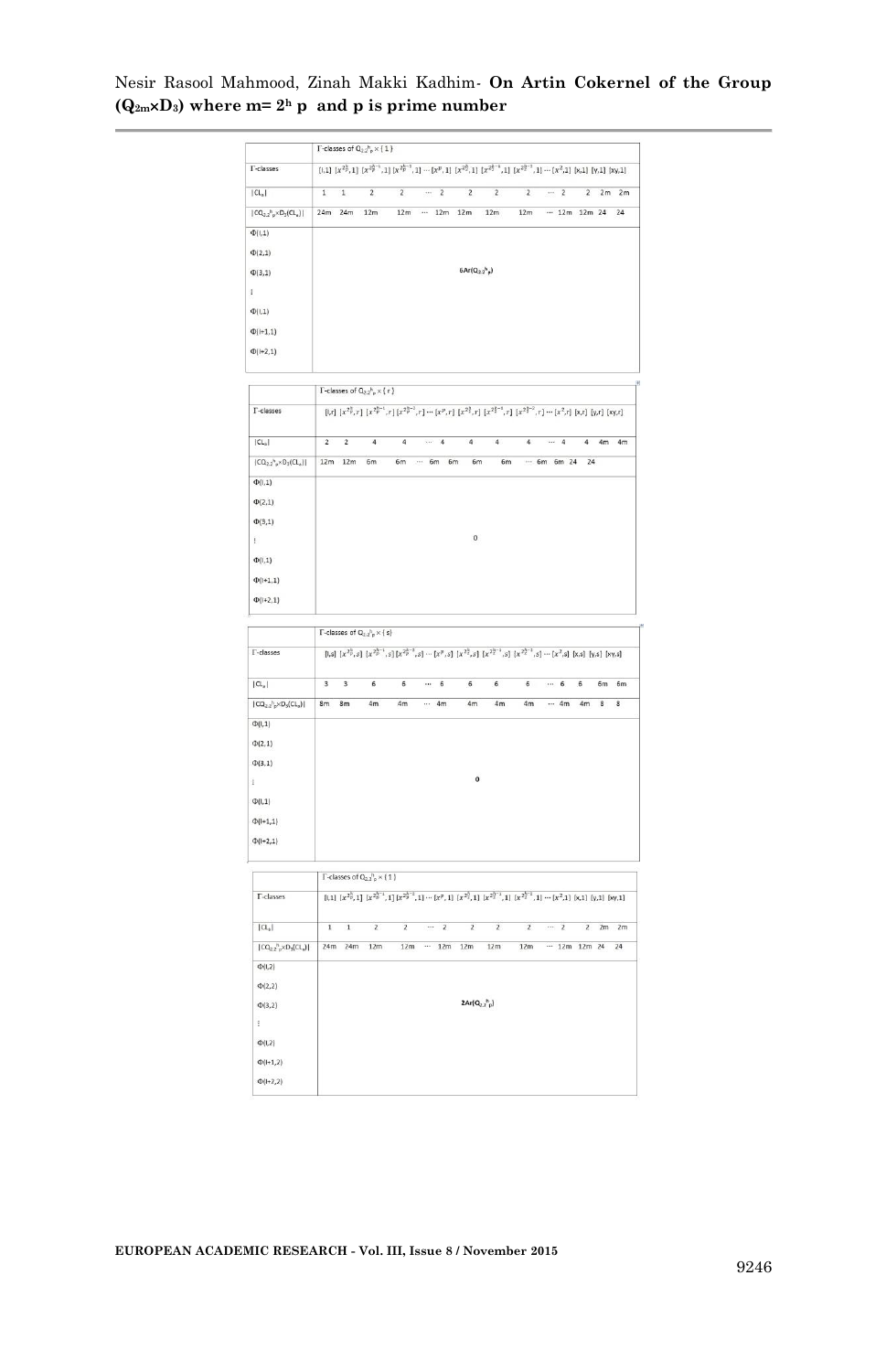|                                     |                         |                         | $\Gamma$ -classes of $Q_{2,2,0}$ $\times$ {r} |                |          |    |                    |                |                                                                                                                                                                                 |            |                |    |    |
|-------------------------------------|-------------------------|-------------------------|-----------------------------------------------|----------------|----------|----|--------------------|----------------|---------------------------------------------------------------------------------------------------------------------------------------------------------------------------------|------------|----------------|----|----|
| <b>T-classes</b>                    |                         |                         |                                               |                |          |    |                    |                | $[ J_1  \ [x^{2^h_p},r] \ [x^{2^{h-1}_p},r] \ [x^{2^{h-2}_p},r] \cdots [x^p,r] \ [x^{2^h_2},r] \ [x^{2^{h-1}_2},r] \ [x^{2^{h-2}_2},r] \cdots [x^2,r] \ [x,r] \ [y,r] \ [xy,r]$ |            |                |    |    |
| CL <sub>a</sub>                     | $\overline{\mathbf{z}}$ | $\overline{\mathbf{z}}$ | $\ddot{a}$                                    | $\overline{a}$ |          | 4  | $\overline{4}$     | $\overline{4}$ | $\overline{4}$                                                                                                                                                                  | $\cdots$ 4 | $\overline{4}$ | 4m | 4m |
| $ CQ_{2,2}^{\ h} \times D_3(CL_8) $ | 12m                     | 12m                     | 6m                                            | 6 <sub>m</sub> | $\cdots$ | 6m | 6m                 | 6m             | 6m                                                                                                                                                                              | <br>6m     | 6m             | 24 | 24 |
| $\Phi(1,2)$                         |                         |                         |                                               |                |          |    |                    |                |                                                                                                                                                                                 |            |                |    |    |
| $\Phi(2,2)$                         |                         |                         |                                               |                |          |    |                    |                |                                                                                                                                                                                 |            |                |    |    |
| $\Phi(3,2)$                         |                         |                         |                                               |                |          |    |                    |                |                                                                                                                                                                                 |            |                |    |    |
|                                     |                         |                         |                                               |                |          |    | $2Ar(Q_{2,2}^{h})$ |                |                                                                                                                                                                                 |            |                |    |    |
|                                     |                         |                         |                                               |                |          |    |                    |                |                                                                                                                                                                                 |            |                |    |    |
|                                     |                         |                         |                                               |                |          |    |                    |                |                                                                                                                                                                                 |            |                |    |    |
| ŕ.<br>$\Phi(1,2)$<br>$\Phi$ (1+1,2) |                         |                         |                                               |                |          |    |                    |                |                                                                                                                                                                                 |            |                |    |    |

| 3  | 3  | 6  | 6  | $\cdots$                                            | 6  | 6                             | 6  | 6  | 3331 | 6  | 6        | 6m | 6m                                                                                                                                                                        |
|----|----|----|----|-----------------------------------------------------|----|-------------------------------|----|----|------|----|----------|----|---------------------------------------------------------------------------------------------------------------------------------------------------------------------------|
| 8m | 8m | 4m | 4m |                                                     | 4m | 4m                            | 4m | 4m |      | 4m | 4m       | 8  | $^{\rm 8}$                                                                                                                                                                |
|    |    |    |    |                                                     |    |                               |    |    |      |    |          |    |                                                                                                                                                                           |
|    |    |    |    |                                                     |    |                               |    |    |      |    |          |    |                                                                                                                                                                           |
|    |    |    |    |                                                     |    |                               |    |    |      |    |          |    |                                                                                                                                                                           |
|    |    |    |    |                                                     |    | $\overset{\cdot}{\mathbf{0}}$ |    |    |      |    |          |    |                                                                                                                                                                           |
|    |    |    |    |                                                     |    |                               |    |    |      |    |          |    |                                                                                                                                                                           |
|    |    |    |    |                                                     |    |                               |    |    |      |    |          |    |                                                                                                                                                                           |
|    |    |    |    |                                                     |    |                               |    |    |      |    |          |    |                                                                                                                                                                           |
|    |    |    |    | $\tau$ <i>remains or ether</i> $0 \leq \tau \leq 1$ |    |                               |    |    |      |    | $\cdots$ |    | $[1,s]\ [x^{2^h_p},s]\ [x^{2^{h-1}_p},s]\ [x^{2^{h-2}_p},s]\ \cdots\ [x^p,s]\ [x^{2^h_1},s]\ [x^{2^{h-1}_1},s]\ [x^{2^{h-2}_1},s]\ \cdots\ [x^2,s]\ [x,s]\ [y,s]\ [xy,s]$ |

|                                     |              |                | $\Gamma$ -classes of $Q_{2,2}^{\dagger} \times \{1\}$ |                         |          |                |                                        |                                                                                                                                                                     |                         |          |            |                |    |    |
|-------------------------------------|--------------|----------------|-------------------------------------------------------|-------------------------|----------|----------------|----------------------------------------|---------------------------------------------------------------------------------------------------------------------------------------------------------------------|-------------------------|----------|------------|----------------|----|----|
| <b>T-classes</b>                    |              |                |                                                       |                         |          |                |                                        | $[0,1]\ [x^{2^h_p},1]\ [x^{2^{h-1}_p},1]\ [x^{2^{h-2}_p},1]\cdots [x^p,1]\ [x^{2^h_1},1]\ [x^{2^{h-2}_1},1]\ [x^{2^{h-2}_1},1]\cdots [x^2,1]\ [x,1]\ [y,1]\ [xy,1]$ |                         |          |            |                |    |    |
| CL <sub>a</sub>                     | $\mathbf{1}$ | $\overline{1}$ | $\overline{2}$                                        | $\overline{\mathbf{z}}$ | $\cdots$ | $\overline{2}$ | $\overline{2}$                         | $\overline{\mathbf{z}}$                                                                                                                                             | $\overline{\mathbf{z}}$ |          | $\cdots$ 2 | $\overline{2}$ | 2m | 2m |
| $ CQ_{2,2}^{\ b} \times D_3(CL_a) $ | 24m          | 24m            | 12m                                                   | 12m                     |          | 12m            | 12m                                    | 12m                                                                                                                                                                 | 12m                     | $\cdots$ | 12m        | 12m 24         |    | 24 |
| $\Phi(1,3)$                         |              |                |                                                       |                         |          |                |                                        |                                                                                                                                                                     |                         |          |            |                |    |    |
| $\Phi(2,3)$                         |              |                |                                                       |                         |          |                |                                        |                                                                                                                                                                     |                         |          |            |                |    |    |
| $\Phi(3,3)$                         |              |                |                                                       |                         |          |                | $3Ar(Q2,2$ <sup>h</sup> <sub>a</sub> ) |                                                                                                                                                                     |                         |          |            |                |    |    |
| $\vdots$                            |              |                |                                                       |                         |          |                |                                        |                                                                                                                                                                     |                         |          |            |                |    |    |
| $\Phi(1,3)$                         |              |                |                                                       |                         |          |                |                                        |                                                                                                                                                                     |                         |          |            |                |    |    |
| $\Phi(+1,3)$                        |              |                |                                                       |                         |          |                |                                        |                                                                                                                                                                     |                         |          |            |                |    |    |
| $\Phi(1+2,3)$                       |              |                |                                                       |                         |          |                |                                        |                                                                                                                                                                     |                         |          |            |                |    |    |

|                                                                                        |         |                | $\Gamma$ -classes of $Q_{2,2}$ <sup>h</sup> <sub>o</sub> $\times$ {r} |    |             |              |    |                                                                                                                                                                                         |             |   |          |                |
|----------------------------------------------------------------------------------------|---------|----------------|-----------------------------------------------------------------------|----|-------------|--------------|----|-----------------------------------------------------------------------------------------------------------------------------------------------------------------------------------------|-------------|---|----------|----------------|
| l'-classes                                                                             |         |                |                                                                       |    |             |              |    | $[1,r] \ [x^{2_p^h},r] \ [x^{2_p^{h-1}},r] \ [x^{2_p^{h-2}},r] \cdots [x^p,r] \ [x^{2_2^h},r] \ [x^{2_2^{h-1}},r] \ [x^{2_2^{h-2}},r] \cdots [x^2,r] \ [x,r] \ [x,r] \ [x,r] \ [x,y,r]$ |             |   |          |                |
| CL <sub>a</sub>                                                                        | 2       | $\overline{2}$ | 4                                                                     | 4  | <br>4       | 4            | 4  | 4                                                                                                                                                                                       | 4           | 4 | 4m       | 4 <sub>m</sub> |
| $ CQ_{2,2}^n P_X C L_n $                                                               | 12m 12m |                | 6m                                                                    | 6m | $\cdots$ 6m | 6m           | 6m | 6m                                                                                                                                                                                      | $\cdots$ 6m |   | 6m 24 24 |                |
| $\Phi(1,3)$<br>$\Phi(2,3)$<br>$\Phi(3,3)$<br>$\Phi(1,3)$<br>$\Phi(+1,3)$<br>$Φ(1+2,3)$ |         |                |                                                                       |    |             | $\mathbf{0}$ |    |                                                                                                                                                                                         |             |   |          |                |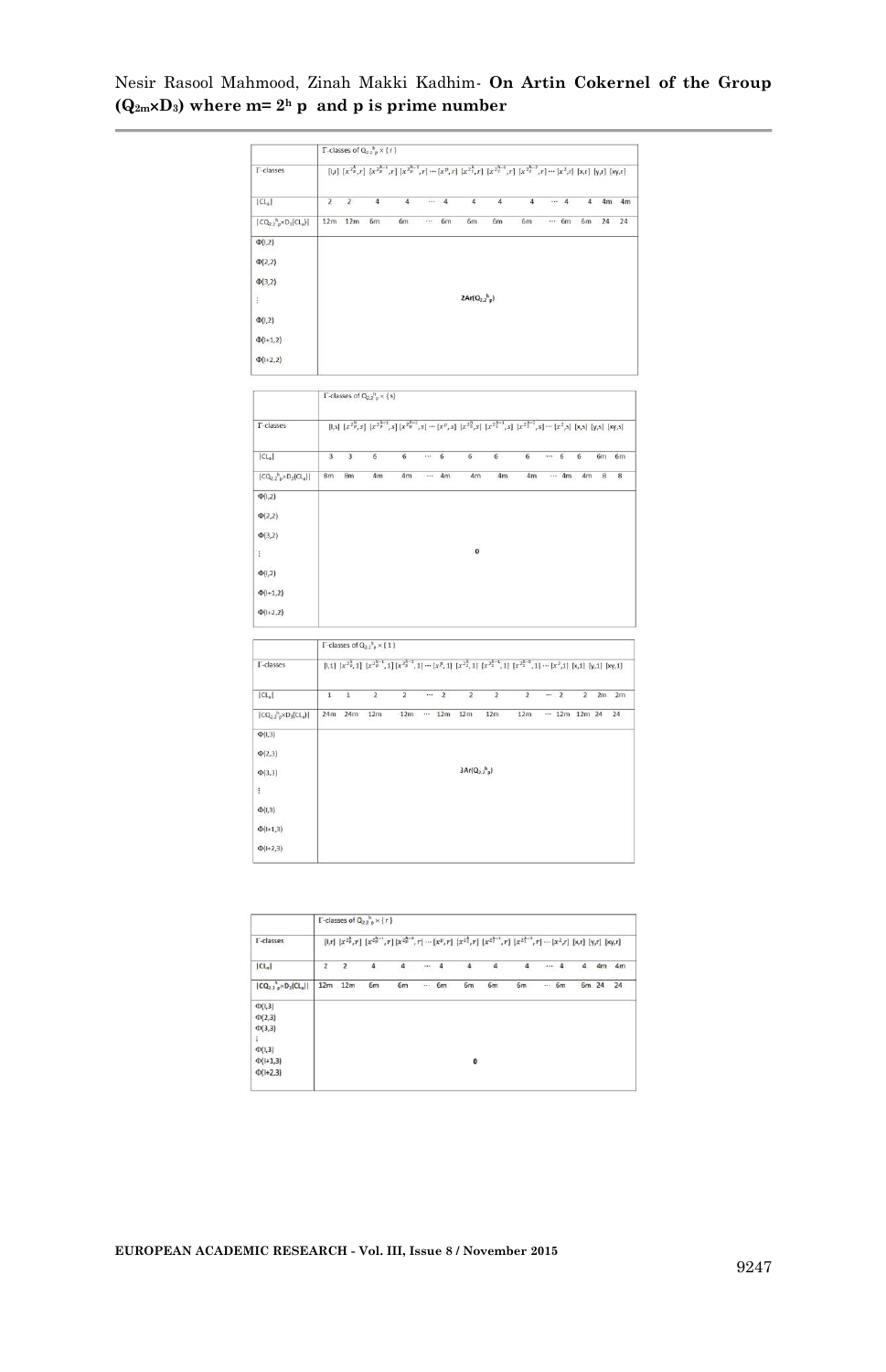

**Table 2**

### *Proof:-*

*Let*  $g_{ij} = (qi, di)$ ;  $qi \in Q_{2.2}h_p$ ,  $di \in D_3$ 

### *Case (I):-*

*Consider the group*  $G=(Q_{2.2}^h p \times D_3)$  *and if H is a cyclic subgroup of* ( $Q_{2,2}$ <sup>*h*</sup> $p$ *x***{I})** *then*  $H = \langle q,1 \rangle$ *> and*  $\Phi$  *the principle character of*  $H$ *and*  $\Phi_j$  *Artin<sub>s</sub> characters of*  $Q_{2,2}$ <sup>*h*</sup><sub>*p*</sub>,  $1 \le j \le i+2$  *,The cyclic subgroup of*  $\mathbf{Q}_{2.2}$ *h<sub>p</sub> which are {<I>},{*< $x^{2p}$ *>},* 

 $\{ \langle x^{2p-1}_{p} \rangle \}$ ,  $\{ \langle x^{2p-2}_{p} \rangle \}$ ,  $\cdots$ ,  $\{ \langle x^{p} \rangle \}$ ,  $\{ \langle x^{2^{h}_{2}} \rangle \}$ ,  $\{ \langle x^{2^{h-1}_{2}} \rangle \}$ ,  $\{ \langle x^{2^{h-2}_{2}} \rangle \}$ , *, {<* +*,{<x>},{<y>},{<xy>}*

*and cyclic subgroup of*  $D_3$  *<i>which are {* $\langle I \rangle$ },  $\langle \langle I \rangle$ },  $\langle \langle I \rangle$ },  $\langle \langle I \rangle$ }, by *using theorem:*

$$
\emptyset_j(g) = \begin{cases}\n\frac{|C G(g)|}{|CH(g)|} \sum_{i=1}^n \emptyset(hi) & \text{if } h \in H \cap cl(g) \\
0 & \text{if } H \cap cl(g) = \emptyset\n\end{cases}
$$

 *H=q,1:-* 

1:-H<sub>11</sub> =  $\langle I, 1 \rangle$  if g=(I,1) then  $\phi_{11}(g) = \frac{|cG(g)|}{|CH(g)|} \phi$  (g)  $\frac{24.2^h}{|CH(g)|}$  $|CH(g)|$  $I = \frac{6|CQ2m(1)|}{|C \ll x \times (1)|}$ ,  $I = 6.0$  *j*(1)  $since H \cap cl(I,1) = (I,1)$  $2:$ *H*<sub>21</sub> =  $\langle (x^{2p}, 1) \rangle$ ; (a)if  $g=(I,1)$ then $\emptyset$ <sub>21</sub> (g)= $\frac{|CG(g)|}{|CH(g)|}$  $\emptyset(g) = \frac{24.2^h}{|CH(g)|}$  $|CH(g)|$  $I = \frac{6|CQ2m(1)}{|C < x>(x2^h p)|}$ .  $I = 6\emptyset_j(I)$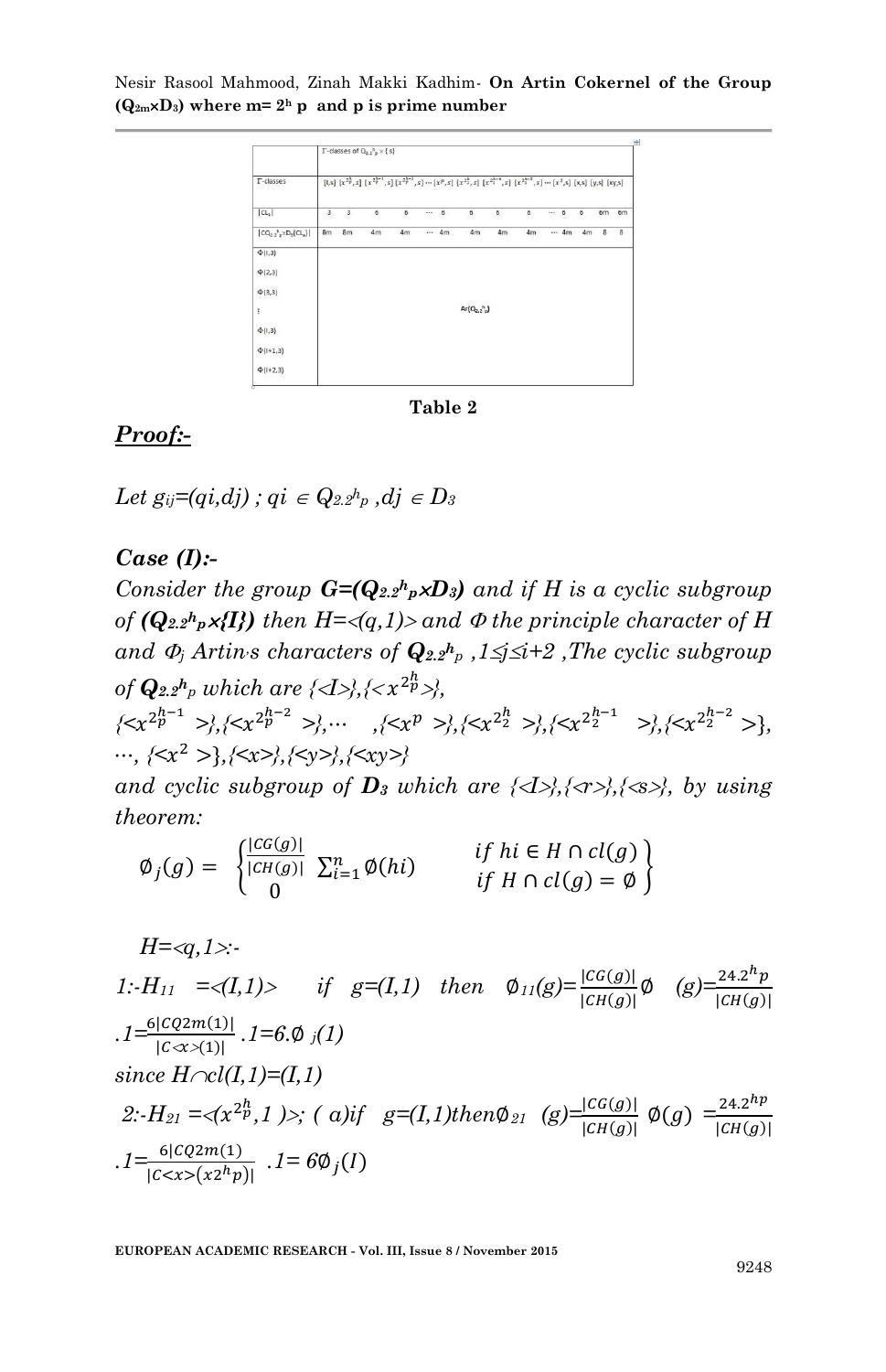Nesir Rasool Mahmood, Zinah Makki Kadhim*-* **On Artin Cokernel of the Group**  $(Q_{2m} \times D_3)$  where  $m = 2<sup>h</sup>$  p and p is prime number

| (b)if $g=(x^{2p}, 1)$ then $\emptyset$ $_{11}(g) = \frac{ CG(g) }{ CH(g) }$ , $\emptyset(g) = \frac{24 \cdot 2^{n} p}{ CH(g) }$ . $1 = \frac{24 \cdot 2^{n} p}{ C \le x > (x^{2n} p) }$                  |                                      |                   |  |      |
|----------------------------------------------------------------------------------------------------------------------------------------------------------------------------------------------------------|--------------------------------------|-------------------|--|------|
| .1= $\frac{6 cQ2m(x^{2h}p) }{ c\langle x\rangle(x^{2h}p) }$ .1= $6\emptyset_j(x^{2h}p)$                                                                                                                  |                                      |                   |  |      |
| since $H \cap cl(x^{2p} \cap \negthinspace = (I,1),(x^{2p},1)$ otherwise=0.                                                                                                                              |                                      |                   |  |      |
| 3:                                                                                                                                                                                                       | if                                   | $g\neq(x^{2p},1)$ |  | then |
| $\varphi_{j,1}(g) = \frac{ cG(g) }{ cH(g) } (\varphi(g) + \varphi(g^{-1}) = \frac{12.2^h p}{ c \langle x \rangle(x^q) } (1+1) = \frac{3 cQ2m(g) }{ c \langle x \rangle(x^q) } \cdot 2 = 6\varphi_j(x^q)$ |                                      |                   |  |      |
| Since $H \cap cl(g) = \{g, g^{-1}\}\$ and $\phi(g) = \phi(g^{-1}) = 1$ ; since $g = (q, I)$ , $q \in$                                                                                                    |                                      |                   |  |      |
| $Q_{2.2}$ <sup>h</sup> <sub>p</sub> , $q \neq x^{2p}$                                                                                                                                                    |                                      |                   |  |      |
| If $g \notin H$ then $\Phi_{j,l}(g) = 0 = 6.0 = 0$ $\Phi_j(q)$ since $H \cap cl(g) = \emptyset$ .                                                                                                        |                                      |                   |  |      |
| 4: $H_{41} = \langle (y, 1) \rangle$ ;(a) if $g = (I, 1)$ then $\phi_{41}(g) = \frac{ CG(g) }{ CH(g) } \phi(g) = \frac{24.2^n p}{4}$ . $1 = 6$                                                           |                                      |                   |  |      |
| $\emptyset$ i+1(I).                                                                                                                                                                                      |                                      |                   |  |      |
| (b) if $g=(y^2, 1) = (x^{2p}, 1)$ then $\emptyset_{41}(g) = \frac{ CG(g) }{ CH(g) } \emptyset(g) = \frac{24.2p}{4}.1 = 6$                                                                                |                                      |                   |  |      |
| $\emptyset_{i+1}(x^{2p})$ .                                                                                                                                                                              |                                      |                   |  |      |
| (c) if $g=(y,1)$ or $(y^3,1)$ then $\phi_{41}(g) = \frac{ CG(g) }{ CH(g) } (\phi(g) +$                                                                                                                   |                                      |                   |  |      |
| $\phi(g^{-1}) = \frac{24}{4}(1+1) = 6.2 = 12.$                                                                                                                                                           |                                      |                   |  |      |
| Since $H \cap cl(g) = \{(I, 1), (y^2, 1), (y, 1)\}$ and $\emptyset(g) =$                                                                                                                                 |                                      |                   |  |      |
| $\varphi(g^{-1})$ otherwise =0.                                                                                                                                                                          |                                      |                   |  |      |
| 5:-                                                                                                                                                                                                      | $H_{51}=<(xy,1)>$ ; (a) if $g=(I,1)$ |                   |  | then |
| $\varphi_{51}(g) = \frac{ CG(G) }{ CH(g) } \varphi(g) = \frac{24.2_p^h}{4}.$ 1 = 6 $\varphi_{i+2}(I)$ .                                                                                                  |                                      |                   |  |      |
| (b) if $g=(xy)^2, 1)=(x^{2p}, 1)$ then $\phi_{51(g)}=\frac{ cc(g) }{ CH(g) }\phi(g)=\frac{24.2p}{4}.1=6$                                                                                                 |                                      |                   |  |      |
| $\emptyset_{i+2}(x^{2p}).$                                                                                                                                                                               |                                      |                   |  |      |
| (c) if $g=(xy,1)$ or $((xy)^3,1)$ then $\emptyset_{51}(g)= \frac{ CG(g) }{ CH(g) }(\emptyset(g)+$                                                                                                        |                                      |                   |  |      |
| $\phi(g^{-1})$ ). $\frac{24}{4}(1+1)=6.2=12$ .                                                                                                                                                           |                                      |                   |  |      |
| Since $H \cap cl(xy) = \{(1, 1), (xy^2, 1), (xy, 1)\}$ and $\emptyset(g) = \emptyset(g^{-1}) = 1$                                                                                                        |                                      |                   |  |      |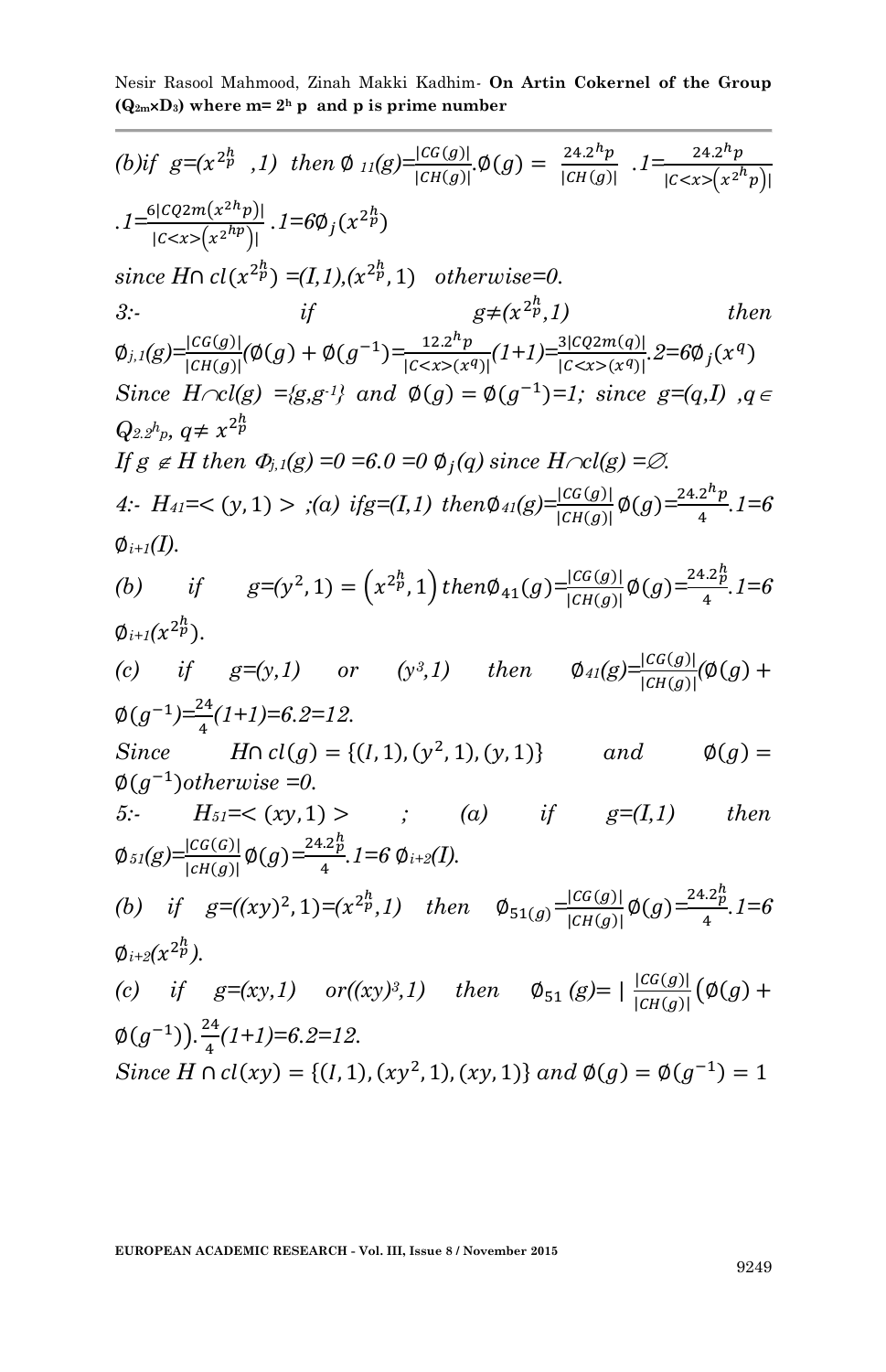#### *Case (II):-*

*Consider the group*  $G=(Q_{2.2}^h p \times D_3)$  *and if H is a cyclic subgroup of*  $(Q_{2.2}h_p \times \{r\})$  then  $H = \langle q, r \rangle$  and  $\phi$  the principle character of *H* and  $\emptyset$ <sub>*i*</sub> Artin<sub>s</sub> character of  $\mathbf{Q}_{2,2}$ <sup>*h*</sup><sub>*p*</sub>,  $1 \leq j \leq i+2$ , *by using theorem:* 

$$
\varPhi j(g) = \begin{cases}\n\frac{|C G(g)|}{|CH(g)|} \sum_{i=1}^n \varphi(hi) & \text{if } h \in H \cap cl(g) \\
0 & \text{if } H \cap cl(g) = \varnothing\n\end{cases}
$$

$$
H = \langle q, r \rangle \rangle
$$
  
\n1:-*H*<sub>12</sub>=< $\langle I, r \rangle$   $\rangle$   $\langle a \rangle$  *if*  $g=(I,1)$  *then*  $\emptyset$  *12(g)*  
\n
$$
\frac{|cG(g)|}{|CH(g)|} \emptyset(g) = \frac{242^h p}{|C \langle x \rangle(1)|}, I = \frac{6|CQ2m(1)|}{3|C \langle x \rangle(1)|}, I = 2, \emptyset_j(I).
$$
  
\n(b) If  $g=(I, r) \text{ or } = (I, r^2)$  *then*  
\n
$$
\emptyset_{12}(g) = \frac{|CG(g)|}{|CH(g)|} (\emptyset(g) + \emptyset(g^{-1})) = \frac{12.2^h p}{|C \langle x \rangle(1)|} (1+I) = \frac{3|CQ2m(1)|}{3|C \langle x \rangle(1)|}, 2=2, \emptyset_j(q)
$$

*Since*  $H \cap \mathcal{C}(g) = \{(I, 1), (I, r), (I, r^2)\}$  and  $\phi(g) = \phi(g^{-1}) =$ *othrewise=0.*

2: 
$$
H_{22} = \langle x^{2p}, r \rangle
$$
 (a) if  $g=(I,1)$  then  $\emptyset_{22}(g) = \frac{|cG(g)|}{|CH(g)|} \emptyset(g) = \frac{24.2^h p}{|C\langle x \rangle(x^{2p})|} (1) = \frac{6|CQ2m|}{3|C\langle x \rangle(x^{2p})|} (1) = 2\emptyset_j(I)$ 

(b) if 
$$
g=(x^{2p} \cdot 1)
$$
 then  $\Phi_{22}(g) = \frac{|cG(g)|}{|cH(g)|} \phi(g) = \frac{24.2^h p}{|c \cdot x \cdot (x^{2p})|} (1) = \frac{6|cQ2m(x^{2p})|}{3|c \cdot x \cdot (x^{2p})|} (1) = 2\phi_j(x^{2p}).$   
(c) if  $g=(I,r)$  then  $\phi_{22}(g)$ 

$$
\begin{aligned}\n\text{(c)} \quad & \text{therefore} \quad \text{where} \quad \mathcal{L}_{22}(g) \\
&= \frac{|C G(g)|}{|CH(g)|} (\emptyset(g) + \emptyset(g^{-1})) = \frac{12.2^h p}{3|C \ll (q)|} (1+1) = \frac{3|CQ2m|}{3|C \ll (q)|}, \quad 2 = 2\emptyset_j(q). \\
\text{(d)} \quad & \text{if} \quad g = (x^{2h}, r) \quad \text{then} \quad \mathcal{D}_{22}(g) \quad = \frac{|C G(g)|}{|CH(g)|} (\emptyset(g) + \mathcal{D}_{22}(g))\n\end{aligned}
$$

$$
\varnothing(g^{-1})) = \frac{12.2^h p}{3|c \propto (q)|} (1+1) = \frac{3|c \varnothing m|}{3|c \propto (q)|}, 2 = 2\varnothing_j(q).
$$
  
Since  $H \cap cl(g) = \{(I, 1), (x^{2p}, 1), (I, r), (x^{2p}, r)\}.$  and  $\varnothing(g) =$ 

$$
\emptyset(g^{-1}) = 1. \text{otherwise=0.}
$$
\n
$$
3: \text{ if } g \neq (x^{2p}, 1), (x^{2p}, r) \text{ then } \emptyset_{j,2}(g) = \frac{|cG(g)|}{|CH(g)|} (\emptyset(g) + \emptyset(g^{-1})) =
$$
\n
$$
\frac{6.(2^h p)}{3|C \ll (x^{q})|} (1+1+1+1) = \frac{6.4(2^h p)}{3|C \ll (x^{q})|} = \frac{6|CQ2m|}{3|C \ll (x^{q})|} = 2. \emptyset_j(q)
$$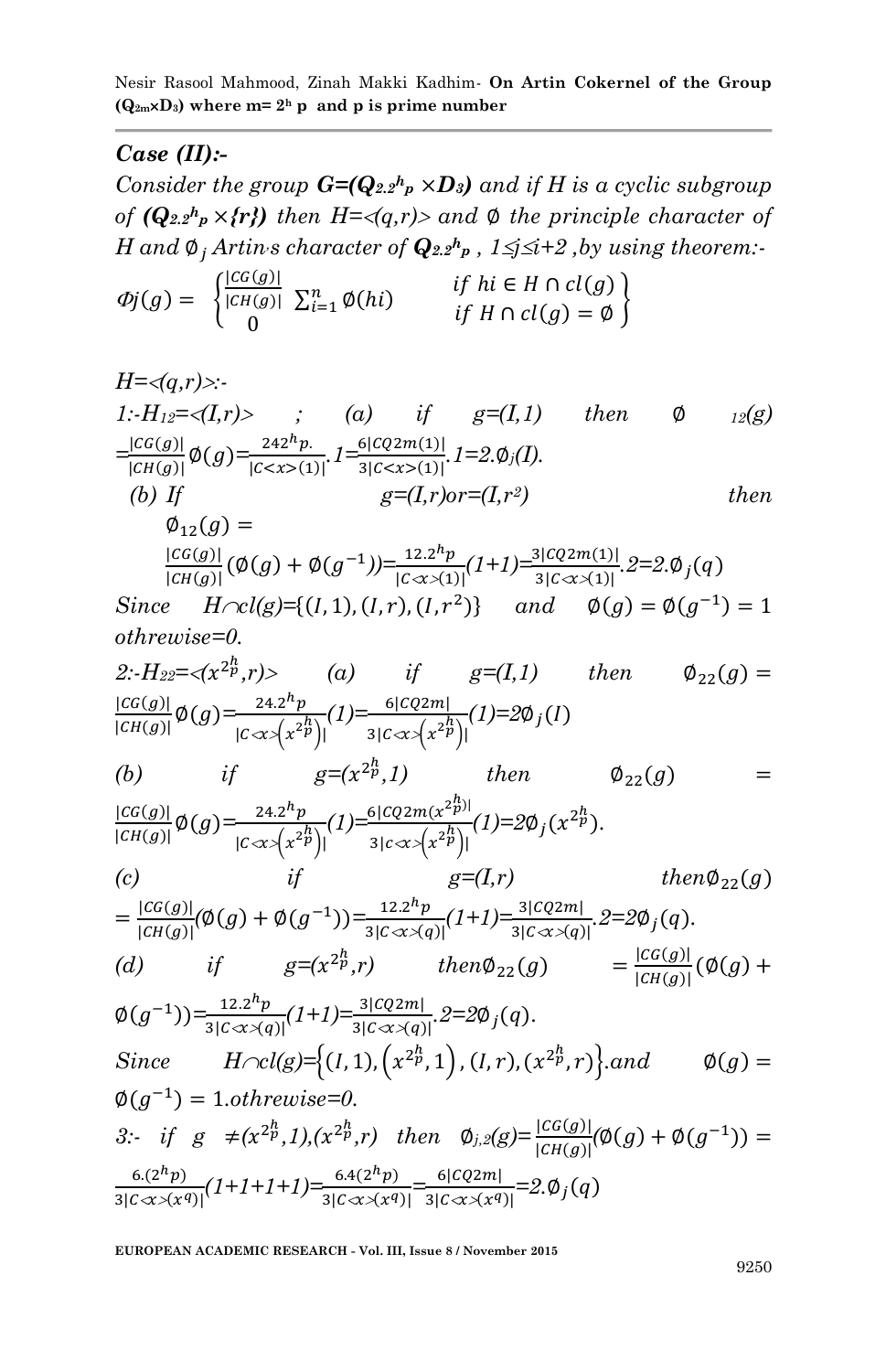Nesir Rasool Mahmood, Zinah Makki Kadhim*-* **On Artin Cokernel of the Group**  $(Q_{2m} \times D_3)$  where  $m = 2<sup>h</sup>$  p and p is prime number

| since $H \cap cl(g) = \{g, g^{-1}\}\$ , and $g = \{(q, r), (q, r^2)\}\$ , $q \in Q_{2,2}h_p$ , $q \neq$                         |
|---------------------------------------------------------------------------------------------------------------------------------|
| $x^{2p}, \emptyset(g) = \emptyset(g^{-1}) = 1$                                                                                  |
| if $g \notin H$ then $\Phi_{j,2}(g)=0=6.0=0$ . $\Phi_{j}(q)$ since $H \cap cl(g)=\varnothing$ .                                 |
| $H_{42} = \langle y, r \rangle$ (a) if<br>$g=(I,1)$<br>then<br>4:                                                               |
| $\emptyset_{42}(g) = \frac{ cG(g) }{ cH(g) } \emptyset(g) = \frac{24.2_p^h}{12}. I = 2.(2_p^h) = 2.\emptyset_{i+1}(I).$         |
| (b) if $g=(y^2,1)$ or $(x^{2p},1)$ then $\phi_{42}(g) = \frac{ cc(g) }{ CH(g) } \phi(g) = \frac{24.2p}{12}.1=2.(2^{h_p})$       |
| $=2.\phi_{i+1}(x^{2p}).$                                                                                                        |
| (c) if $g=(y,1)$ or $(y^3,1)$ then $\phi_{42}(g) = \frac{ CG(g) }{ CH(g) }(\phi(g) +$                                           |
| $\emptyset(g^{-1})) = \frac{24}{12}(1+1) = 4.$                                                                                  |
| if $g=(I,r)$ $then \emptyset_{42}(g) = \frac{ CG(g) }{ CH(g) }(\emptyset(g) +$<br>(d)                                           |
| $\emptyset(g^{-1})) = \frac{12.2_p^h}{12}(1+1) = 2 \cdot (2_p^h) = 2 \cdot \emptyset_{i+1}(q).$                                 |
| $g=(y^2,r)$ or $(x^{2p}r)$ then $\emptyset_{42}(g) =$<br>$(e)$ if                                                               |
| $\frac{ cG(g) }{ cH(g) }(\phi(g) + \phi(g^{-1})) = \frac{12.2_p^h}{12}(1+1) = 2.(2_p^h) = 2.\ \phi_{i+1}(q).$                   |
| (f) if $g = ((y,r)$ or $(y^3,r)$ then $\phi_{42}(g) = \frac{ CG(g) }{ CH(g) }(\phi(g) +$                                        |
| $\emptyset(g^{-1})) = \frac{12}{12}(1+1+1+1)=4.$                                                                                |
| Since $H \cap cl(g) = \{(I, 1), (y^2, 1), (y, 1), (I, r), (y^2, r), (y, r)\}\$<br>And                                           |
| $\mathcal{O}(g)=\mathcal{O}((g^{-1})=1. \text{otherwise}=0.$                                                                    |
| if<br>$g=(I,1)$<br>5:- $H_{52} = \langle xy, r \rangle$<br>$\qquad \qquad (a)$                                                  |
| then $\Phi_{52}(g) = \frac{ cG(g) }{ cH(g) } \Phi(g) = \frac{24.2\frac{h}{p}}{12}$ , $1 = 2.(2\frac{h}{p}) = 2.\Phi_{i+2}(I)$ . |
| (b) if $g = ((xy)^2, 1) = (x^{2p}, 1)$ then $\phi_{52}(g) = \frac{ cc(g) }{ cH(g) } \phi(g) = \frac{24.2p}{12}$ . $1 = 2.(2p)$  |
| $=2.\phi_{i+2}(x^{2p}).$                                                                                                        |
| (c) if $g=(xy,1)$ or $((xy)^3,1)$ then $\emptyset_{52}(g)$ =                                                                    |
| $\frac{ cG(g) }{ cH(g) }(\phi(g) + \phi(g^{-1})) = \frac{24}{12}(1+1) = 4.$                                                     |
| (d) if $g=(I,r)$ then $\Phi_{52}(g) = \frac{ cG(g) }{ cH(g) }(\Phi(g) + \Phi(g^{-1})) = \frac{12.2_p^h}{12}(1 +$                |
| 1)=2.(2 $h$ )= 2. $\phi_{i+2}(q)$ .                                                                                             |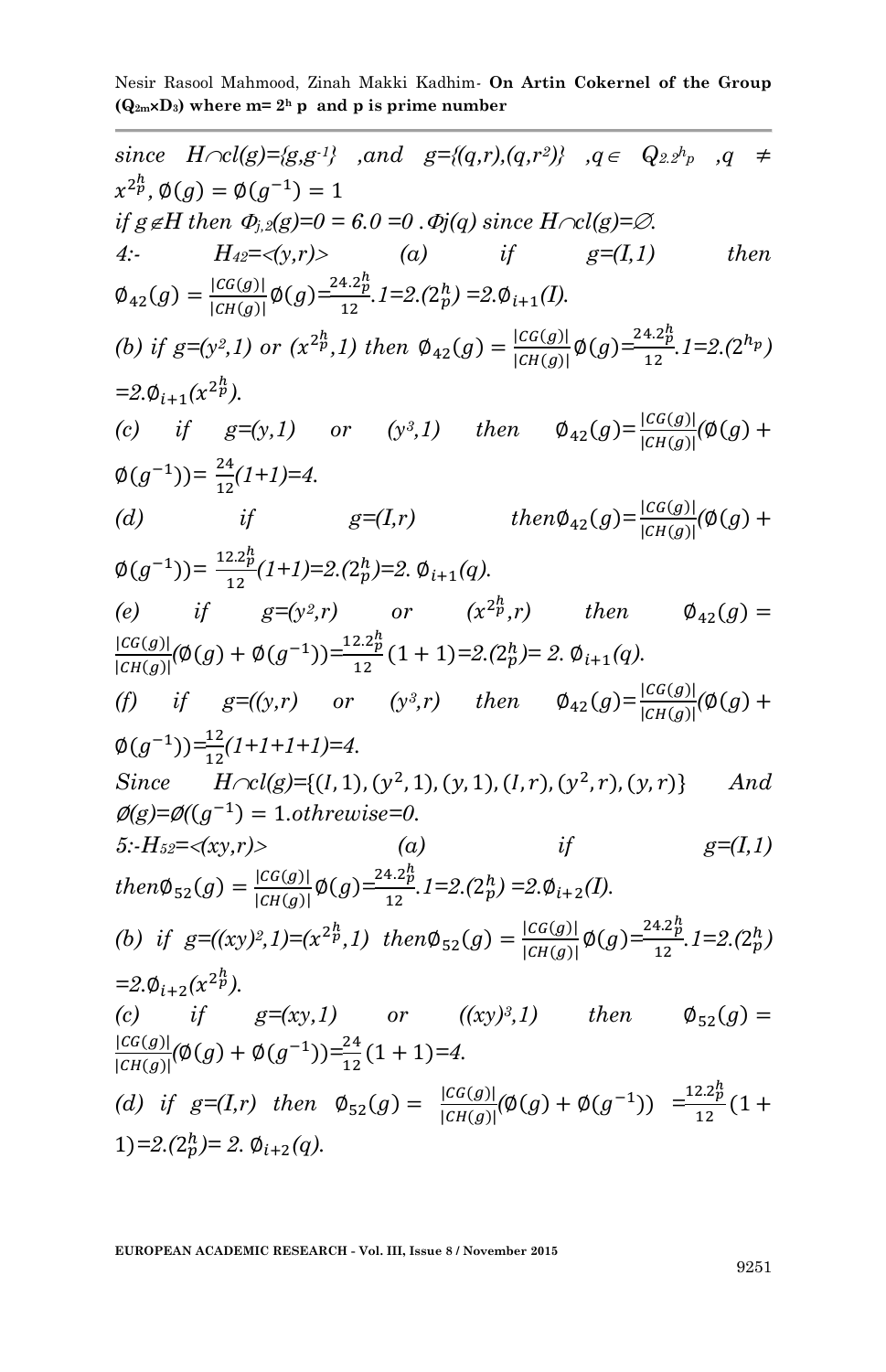\n- (e) if 
$$
g = ((xy)^2, r) = (x^2)^h
$$
, then  $\emptyset_{52}(g) = \frac{|CG(g)|}{|CH(g)|}(\emptyset(g) + \emptyset(g^{-1}))$
\n- $\frac{-12.2^h}{12}(1+1)=2.(2^h) = 2.\ \emptyset_{i+2}(q).$
\n- (f) if  $g = (xy, r)$  or  $((xy)^3, r)$  then  $\emptyset_{52}(g) = \frac{|CG(g)|}{|CH(g)|}(\emptyset(g) + \emptyset(g^{-1})) = \frac{12}{12}(1+1+1+1) = 4.$
\n- Since  $H \cap cl(g) = \{(I, 1), ((xy)^2, 1)(xy, 1), (I, r), ((xy)^2, r), (xy, r)\}$  and  $\emptyset(g) = \emptyset((g^{-1}) = 1. \text{ otherwise } = 0$
\n

### *Case (III):-*

*Consider the group*  $G=(Q_{2.2}^h p \times D_3)$  *and if H is a cyclic subgroup of*  $(Q_{2.2}h_p\times\{s\})$  then  $H=\langle q,s\rangle\rangle$  and  $\emptyset$  the principle character of *H* and  $\emptyset$ *j Artin<sub>i</sub>s character of*  $Q_{2.2}$ <sup>*h*</sup><sub>*p*</sub>,  $1 \le j \le i+2$  *,by using theorem:* 

$$
\emptyset_j(g) = \begin{cases}\n\frac{|C G(g)|}{|CH(g)|} \sum_{i=1}^n \emptyset(hi) & \text{if } h \in H \cap cl(g) \\
0 & \text{if } H \cap cl(g) = \emptyset\n\end{cases}
$$
\n
$$
H = \langle q, s \rangle
$$

1:-*H*<sub>13</sub>=
$$
\langle I,s \rangle
$$
 (a) if  $g=(I,1)$  then  $\emptyset_{13}(g) = \frac{|CG(g)|}{|CH(g)|}\emptyset(g) = \frac{24.2^h p}{2|C < x>(I)|}, 1 = \frac{6|CQ2m|}{2|C < x>(I)|}, 1 = 3. \emptyset_j(I).$   
\n(b) if  $g=(I,s)$  then  $\emptyset_{13}(g) = \frac{|CG(g)|}{|CH(g)|}\emptyset(g) = \frac{8.2^h p}{2|C < x>(I)|}, 1 = \emptyset_j(q).$   
\nSince  $H \cap cl(g) = \{(I, 1), (I, s)\}$  otherwise = 0  
\n $\therefore H_{23} = \langle x^{2h}, s \rangle$  (a) if  $g=(I,1)$  then  $\emptyset_{23}(g) = \frac{|CG(g)|}{|CH(g)|}\emptyset(g) = \frac{24.2^h p}{2|C < x>(x^{2h}p)|}, 1 = \frac{6|CQ2m|}{2|C < x>(x^{2h}p)|}, 1 = 3. \emptyset_j(I).$   
\n(b) if  $g=(x^{2h}, 1)$  then  $\emptyset_{23}(g) = \frac{|CG(g)|}{|CH(g)|}\emptyset(g) = \frac{24.2^h p}{2|C < x>(x^{2h}p)|}, 1 = \frac{6|CQ2m|}{2|C < x>(x^{2h}p)|}, 1 = 3. \emptyset_j(x^{2h}p).$   
\n(c) if  $g=(I,s)$  then  $\emptyset_{23}(g) = \frac{|CG(g)|}{|CH(g)|}\emptyset(g) = \frac{8.2^h p}{2|C < x>(x^{2h}p)|}, 1 = \frac{2|CQ2m|}{2|C < x>(x^{2h}p)|}, 1 = \emptyset_j(q).$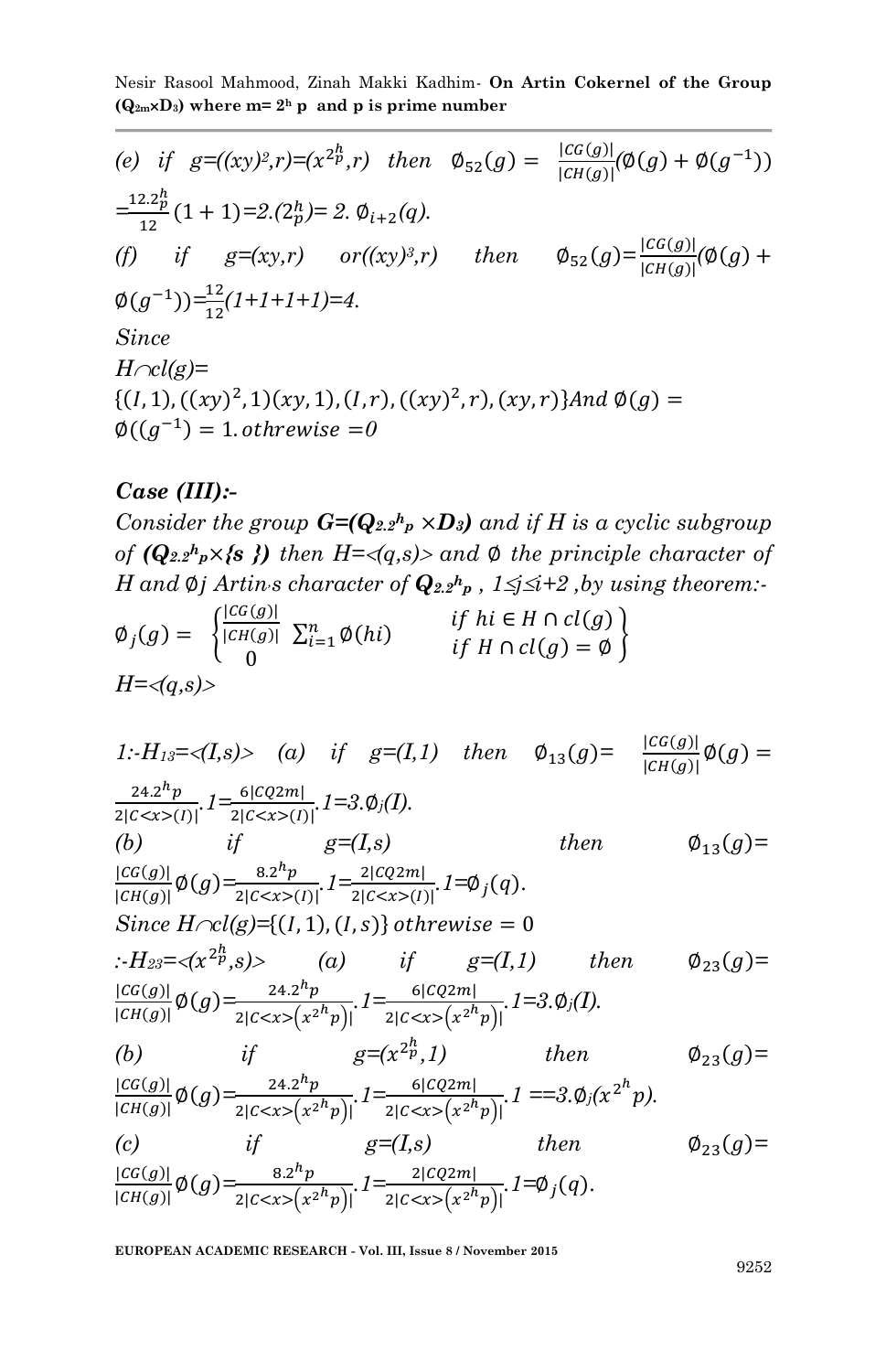(d) if 
$$
g=(x^2^h p,s)
$$
 then  $\Phi_{23}(g)=\frac{[cG(g)]}{[cH(g)]}\phi(g)-\frac{8.2\frac{h}{B}}{2[c  
\nSince  $H\sim cl(g)=\{(I,1), (x^{2^h p},1), (I,s), (x^{2^h p},s)\} \text{ and } \phi(g)=\phi((g^{-1})=I \text{ otherwise } = 0.$   
\n $\therefore$  if  $g \neq (x^{2^h},1), (x^{2^h}g)$  and  $g \in H$ , if  $g \neq (x^{2^h},1)$ ,  $g \in (Q_{2.2^h p} \times \{1\})$   
\nthen  $\phi_{j,s}$   
\n $(g)-\frac{[cG(g)]}{[cH(g)]}(\phi(g) + \phi(g^{-1})=\frac{12.2^h p}{2[c(x^q)]}(I+1)-\frac{3[cQ2m(g)]}{2[c(x^q)]} \cdot 2=3\phi_j(x^q)$   
\nsince  $g=(q,1)$ ,  
\n $q \in Q_{2.2^h p,q} \neq x^{2^h p}$ ,  
\nif  $g \neq (x^{2^h p},s)$  and  $g \in (Q_{2.2^h p} \times \{s\})$  then  $\phi_{j,3}(g) = \frac{|cG(g)|}{|cH(g)|}(\phi(g) + \phi(g^{-1}))=\frac{4.2^h p}{2[c(x^q)]}(I+1)=\frac{1[cQ2m]}{2[c(x^q)]} \cdot 2= \phi_j(q)$ . since  $H\sim cl(g)=[g,g^{-1}]$ ,  
\nAnd  $\phi(g) = \phi((g^{-1})=1$  if  $g \in H$  then  $\Phi_{j,3}(g)=0 = \phi_j(q)$  since  
\n $H\sim cl(g)=\emptyset$ .  
\n4:  $H_{43} = \langle y, s \rangle$  (a) if  $g=(I,1)$  then  $\phi_{43}(g) = \frac{|cG(g)|}{|cH(g)|}\phi(g) = \frac{1[cG(g)]}{|cH(g)|}\phi(g) = \frac{24.2^h p}{8}$$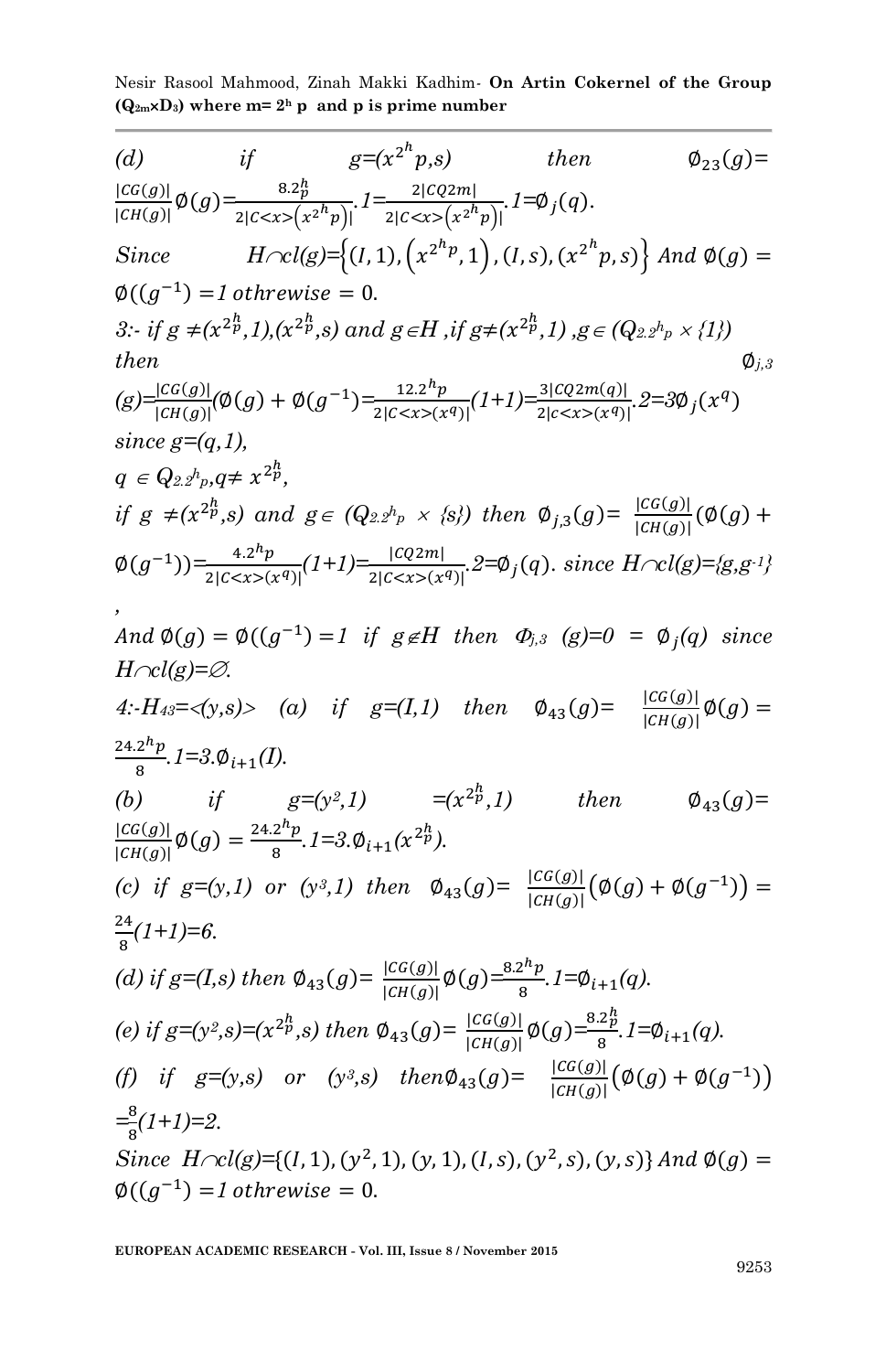5: 
$$
H_{53} = \langle xy, s \rangle
$$
 (a) if  $g=(I, I)$  then  $\emptyset_{53}(g) = \frac{|CG(g)|}{|CH(g)|}\emptyset(g) = \frac{24.2^h p}{8}. I = 3. \emptyset_{i+2}(I).$   
\n(b) if  $g = ((xy)^2, I) = (x^2^h, I)$  then  $\emptyset_{53}(g) = \frac{|CG(g)|}{|CH(g)|}\emptyset(g) = \frac{24.2^h p}{8}. I = 3. \emptyset_{i+2}(x^{2^h p}).$   
\n(c) if  $g = (xy, I)$  or  $((xy)^3, I)$  then  $\emptyset_{53}(g) = \frac{|CG(g)|}{|CH(g)|}(\emptyset(g) + \emptyset(g^{-1})) = \frac{24}{8}(I+1)=6.$   
\n(d) if  $g=(I,s)$  then  $\emptyset_{53}(g) = \frac{|CG(g)|}{|CH(g)|}\emptyset(g) = \frac{8.2^h p}{8}. I = \emptyset_{i+2}(q).$   
\n(e) if  $g = ((xy)^2, s) = (x^{2^h p}, s)$  then  $\emptyset_{53}(g) = \frac{|CG(g)|}{|CH(g)|}\emptyset(g) = \frac{8.2^h p}{8}. I = \emptyset_{i+2}(q).$   
\n(f) if  $g = (xy, s)$  or  $((xy)^3, s)$  then  $\emptyset_{53}(g) = \frac{|CG(g)|}{|CH(g)|}(\emptyset(g) + \emptyset(g^{-1})) = \frac{8}{8}(I+1)=2.$   
\nSince  $H \sim cl(g)$   
\n $=\{(I, 1), ((xy)^2, 1), (xy, 1), (I, s), ((xy)^2, s), (xy, s)\} \text{And } \emptyset(g) = \emptyset((g^{-1}) = 1 \text{ otherwise} = 0.$   
\nNote:  $(xy)^2=y^2 \text{ since } (xy)^2=xyxy-y^2y^2=xyxy^3y^2=x(yxy^3)y^2=x(yxy^3)y^2=x^2y^2.$ 

#### *Example:-(4,2)*

Let  $m=2^h p$  , such that  $p=3$  , and  $h=2$  ,  $m=12$  ,  $Q_{2m}=Q_{24}$ ; To find Artins *character of the group*  $(Q_{24} \times D_3)$  *the cyclic subgroup of*  $Q_{24}$  *which are {<1>},{<x12>},{<x6>},{<x3>},{<x8>},{<x4>},{<x2>},{<x>},{<y>},*  $\{\langle xy\rangle\}$  and cyclic subgroup of  $D_3$  which are  $\{\langle 1\rangle\}, \{\langle x\rangle\}, \{\langle s\rangle\}$  *The cyclic subgroup of (Q<sup>24</sup> D3) which are {<I,1>},{<x12,1>},{<x6,1>},{<x3,1>},{<x8,1>},{<x4,1>},{<x2,1>}, {<x,1>},{<y,1>},{<xy,1>} , {<I,r >},{<x12,r >},{<x6,r >},{<x3,r >},{<x8,r >},{<x4,r >}, {<x2,r >},{<x,r >},{<y,r >},{<xy,r >} , {<I,s >},{<x12,s >},{<x6,s >},{<x3,s >},{<x8,s >},{<x4,s >}, {<x2,s >},{<x,s >},{<y,s >},{<xy,s >} ,by using theorem:-*  $\phi_j(g) = \begin{cases} \frac{|CG(g)|}{|CH(g)|} \end{cases}$  $\frac{|CH(g)|}{0}$  $\sum_{i=1}^{n} \emptyset(hi)$  if  $hi \in H \cap cl(g)$ <br>if  $U \cap cl(g) = \emptyset$  $\begin{array}{ll} n \\ i=1 \end{array}$   $\emptyset$ (hi)  $\qquad \qquad if \ H \cap cl(g) = \emptyset$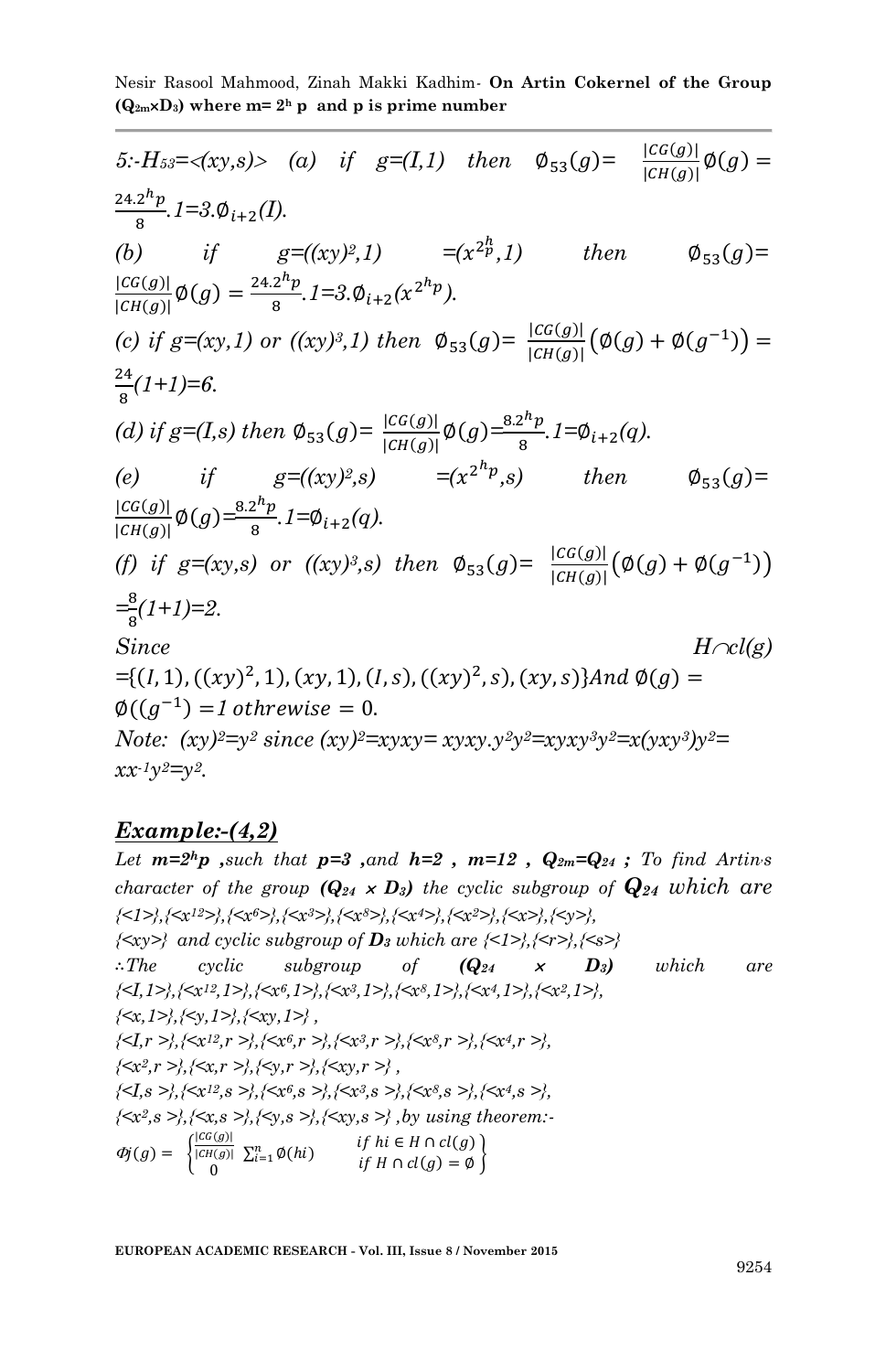|              | $\Gamma\text{-classes}$ of $\mathsf{Q}_{24}\times\{ \mathsf{1}\ \}$                                                       | $\Gamma\text{-classes of } \mathsf{Q}_{\mathsf{24}} \times \{\mathsf{r}\ \}$                                                                                   | $\Gamma\text{-classes}$ of $\mathsf{Q}_{24}\times\{\mathsf{s}\}$                                                                                                     |
|--------------|---------------------------------------------------------------------------------------------------------------------------|----------------------------------------------------------------------------------------------------------------------------------------------------------------|----------------------------------------------------------------------------------------------------------------------------------------------------------------------|
|              | $[1,1][x^{12},1][x^6,1][x^3,1][x^8,1][x^4,1][x^2,1][x,1][y,1][xy,1]$                                                      | $[1,r][x^{12},r][x^6,r][x^3,r][x^8,r][x^4,r][x^2,r][x,r][y,r][xy,r]$                                                                                           | $[1,5][x^{12},5][x^6,5][x^3,5][x^8,5][x^4,5][x^2,5][x,5][y,5][xy,5]$                                                                                                 |
| $\Phi(1,1)$  | 288 0<br>$\mathbf{0}$<br>$\overline{0}$<br>$\overline{0}$<br>$\circ$<br>$\mathbf{0}$<br>$\circ$<br>0 <sub>0</sub>         | $\overline{0}$<br>$\mathbf 0$<br>$\mathbf{0}$<br>$0\quad 0$<br>$\mathbf 0$<br>$\mathbf 0$<br>$\mathbf{0}$<br>$\mathbf{0}$<br>$\overline{0}$                    | $\mathbf 0$<br>$\mathbf{0}$<br>$\mathbf{0}$<br>$\circ$<br>$^{\circ}$<br>$\circ$<br>$\overline{0}$<br>$\mathbf{0}$<br>$0\quad 0$                                      |
| $\Phi(2,1)$  | 144 144<br>$\mathbf 0$<br>$\mathbf{0}$<br>$\mathbf{0}$<br>0<br>0<br>$\bf{0}$<br>$\circ$<br>$\overline{0}$                 | $\mathbf 0$<br>$\mathbf 0$<br>0<br>$\mathbf 0$<br>$\mathbf 0$<br>$\overline{0}$<br>$\bf{0}$<br>0<br>$\circ$<br>$\overline{0}$                                  | $\mathbf 0$<br>$\mathbf{0}$<br>$\bf{0}$<br>0<br>$\circ$<br>0<br>$\mathbf 0$<br>0<br>$\bf{0}$<br>$\overline{\phantom{a}}$                                             |
| $\Phi(3,1)$  | 72                                                                                                                        | $\mathbf 0$                                                                                                                                                    | $\mathbf 0$                                                                                                                                                          |
|              | 72                                                                                                                        | $\mathbf 0$                                                                                                                                                    | $\mathbf 0$                                                                                                                                                          |
|              | 72                                                                                                                        | $\mathbf 0$                                                                                                                                                    | $\mathbf 0$                                                                                                                                                          |
|              | $\overline{0}$                                                                                                            | $\mathbf{0}$                                                                                                                                                   | $\mathbf 0$                                                                                                                                                          |
|              | $\mathbf 0$                                                                                                               | $\overline{0}$                                                                                                                                                 | $\mathbf{0}$                                                                                                                                                         |
|              | $\mathbf 0$                                                                                                               | $\mathbf 0$                                                                                                                                                    | $\mathbf 0$                                                                                                                                                          |
|              | $\mathbf 0$                                                                                                               | $\overline{0}$                                                                                                                                                 | $\overline{0}$                                                                                                                                                       |
|              | $\Omega$                                                                                                                  | $\mathbf 0$                                                                                                                                                    | $\mathbf 0$                                                                                                                                                          |
|              | $\mathbf 0$                                                                                                               | $\mathbf{0}$                                                                                                                                                   | $\mathbf 0$                                                                                                                                                          |
|              | $\overline{0}$                                                                                                            | $\mathbf 0$                                                                                                                                                    | $\overline{0}$                                                                                                                                                       |
| $\Phi(4,1)$  | 36                                                                                                                        | $\bf{0}$                                                                                                                                                       | $\pmb{0}$                                                                                                                                                            |
|              | 36                                                                                                                        | $\mathbf 0$                                                                                                                                                    | $\mathbf 0$                                                                                                                                                          |
|              | 36                                                                                                                        | $\mathbf 0$                                                                                                                                                    | $\mathbf 0$                                                                                                                                                          |
|              | 36                                                                                                                        | $\mathbf{0}$                                                                                                                                                   | $\mathbf 0$                                                                                                                                                          |
|              | $\bf{0}$                                                                                                                  | $\mathbf 0$                                                                                                                                                    | $\mathbf 0$                                                                                                                                                          |
|              | $\bf{0}$                                                                                                                  | $\mathbf 0$                                                                                                                                                    | $\mathbf 0$                                                                                                                                                          |
|              | $\circ$                                                                                                                   | $\mathbf 0$                                                                                                                                                    | $\mathbf 0$                                                                                                                                                          |
|              | $\mathbf 0$                                                                                                               | $\bf{0}$                                                                                                                                                       | $\mathbf{0}$                                                                                                                                                         |
|              | $\pmb{0}$                                                                                                                 | $\pmb{0}$                                                                                                                                                      | $\pmb{0}$                                                                                                                                                            |
|              | $\mathbf 0$                                                                                                               | $\bf{0}$                                                                                                                                                       | $\bf{0}$                                                                                                                                                             |
| $\Phi(5,1)$  | 96                                                                                                                        | $\mathbf 0$                                                                                                                                                    | $\mathbf 0$                                                                                                                                                          |
|              | $\circ$                                                                                                                   | $\Omega$                                                                                                                                                       | $\Omega$                                                                                                                                                             |
|              | $\Omega$                                                                                                                  | $\Omega$                                                                                                                                                       | $\Omega$                                                                                                                                                             |
|              | $\Omega$                                                                                                                  | $\Omega$                                                                                                                                                       | $\Omega$                                                                                                                                                             |
|              | 96                                                                                                                        | $\mathbf 0$                                                                                                                                                    | $\Omega$                                                                                                                                                             |
|              | $\Omega$                                                                                                                  | $\Omega$                                                                                                                                                       | $\Omega$                                                                                                                                                             |
|              | $\Omega$                                                                                                                  | $\overline{0}$                                                                                                                                                 | $\Omega$                                                                                                                                                             |
|              | $\Omega$                                                                                                                  | $\mathbf 0$                                                                                                                                                    | $\circ$                                                                                                                                                              |
|              | $\overline{0}$                                                                                                            | $\mathbf{0}$                                                                                                                                                   | $\mathbf 0$                                                                                                                                                          |
|              | $\overline{0}$                                                                                                            | $\mathbf 0$                                                                                                                                                    | $\overline{0}$                                                                                                                                                       |
| $\Phi(6,1)$  | 48                                                                                                                        | $\bf{0}$                                                                                                                                                       | $\bf{0}$                                                                                                                                                             |
|              | 48                                                                                                                        | $\mathbf 0$                                                                                                                                                    | $\mathbf 0$                                                                                                                                                          |
|              | $\overline{0}$                                                                                                            | $\mathbf 0$                                                                                                                                                    | $\overline{0}$                                                                                                                                                       |
|              | $\Omega$                                                                                                                  | $\overline{0}$                                                                                                                                                 | $\circ$                                                                                                                                                              |
|              | 48                                                                                                                        | $\overline{0}$                                                                                                                                                 | $\overline{0}$                                                                                                                                                       |
|              | $\mathbf 0$                                                                                                               | $\mathbf 0$                                                                                                                                                    | $\circ$                                                                                                                                                              |
|              | $\mathbf 0$                                                                                                               | $\mathbf 0$                                                                                                                                                    | $\circ$                                                                                                                                                              |
|              | $\pmb{0}$                                                                                                                 | $\bf{0}$                                                                                                                                                       | $\mathbf{0}$                                                                                                                                                         |
|              | $\circ$                                                                                                                   | $\bf{0}$                                                                                                                                                       | $\mathbf 0$                                                                                                                                                          |
|              | 48                                                                                                                        | $\mathbf 0$                                                                                                                                                    | $\mathbf 0$                                                                                                                                                          |
| $\Phi(7,1)$  | 24                                                                                                                        | $\mathbf 0$                                                                                                                                                    | 0                                                                                                                                                                    |
|              | 24                                                                                                                        | $\mathbf 0$                                                                                                                                                    | $\mathbf 0$                                                                                                                                                          |
|              | 24                                                                                                                        | $\mathbf{0}$                                                                                                                                                   | $\mathbf{0}$                                                                                                                                                         |
|              | $\overline{0}$                                                                                                            | $\mathbf{0}$                                                                                                                                                   | $\mathbf 0$                                                                                                                                                          |
|              | 24                                                                                                                        | $\mathbf 0$                                                                                                                                                    | $\mathbf{0}$                                                                                                                                                         |
|              | 24                                                                                                                        | $\mathbf 0$                                                                                                                                                    | $\mathbf{0}$                                                                                                                                                         |
|              | 24                                                                                                                        | $\pmb{0}$                                                                                                                                                      | $\circ$                                                                                                                                                              |
|              | $\pmb{0}$                                                                                                                 | 0                                                                                                                                                              | $\mathbf{0}$                                                                                                                                                         |
|              | $\mathbf 0$                                                                                                               | $\pmb{0}$                                                                                                                                                      | $\pmb{0}$                                                                                                                                                            |
|              | $\mathbf 0$                                                                                                               | $\mathbf 0$                                                                                                                                                    | $\bf{0}$                                                                                                                                                             |
| $\Phi(8,1)$  | 12                                                                                                                        | $\pmb{0}$                                                                                                                                                      | 0                                                                                                                                                                    |
|              | $12$                                                                                                                      | $\pmb{0}$                                                                                                                                                      | $\pmb{0}$                                                                                                                                                            |
|              | 12                                                                                                                        | 0                                                                                                                                                              | $\bf{0}$                                                                                                                                                             |
|              | 12                                                                                                                        | 0                                                                                                                                                              | $\mathbf{0}$                                                                                                                                                         |
|              | $12\,$                                                                                                                    | $\mathbf{0}$                                                                                                                                                   | o                                                                                                                                                                    |
|              | $12\,$                                                                                                                    | $\bf{0}$                                                                                                                                                       | $\bf{0}$                                                                                                                                                             |
|              | $\pmb{0}$                                                                                                                 | 0                                                                                                                                                              | $\mathbf{0}$                                                                                                                                                         |
|              | $\,0\,$                                                                                                                   | $\pmb{0}$                                                                                                                                                      | $\bf{0}$                                                                                                                                                             |
|              | 12                                                                                                                        | $\mathbf{0}$                                                                                                                                                   | $\pmb{0}$                                                                                                                                                            |
|              | 12                                                                                                                        | $\mathbf{0}$                                                                                                                                                   | $\bf{0}$                                                                                                                                                             |
| $\Phi(9,1)$  | 72<br>72<br>$\mathbf 0$<br>$\mathbf{0}$<br>$\mathbf{0}$<br>$\mathbf{0}$<br>$\mathbf 0$<br>$\mathbf{0}$<br>12 <sub>0</sub> | $\pmb{0}$<br>$\mathbf 0$<br>$\mathbf 0$<br>$\mathbf 0$<br>$\mathbf 0$<br>$\mathbf 0$<br>$\mathbf 0$<br>$\mathbf{0}$<br>$\mathbf 0$<br>$\mathbf 0$              | $\mathbf{0}$<br>$\pmb{0}$<br>$\mathbf 0$<br>$\mathbf 0$<br>$\bf{0}$<br>$\mathbf{0}$<br>$\mathbf 0$<br>$\mathbf{0}$<br>$\mathbf 0$<br>$\pmb{0}$                       |
| $\Phi(10,1)$ | 72                                                                                                                        | $\pmb{0}$                                                                                                                                                      | 0                                                                                                                                                                    |
|              | 72                                                                                                                        | $\pmb{0}$                                                                                                                                                      | $\bf{0}$                                                                                                                                                             |
|              | $\mathbf{0}$                                                                                                              | 0                                                                                                                                                              | $\pmb{0}$                                                                                                                                                            |
|              | $\pmb{0}$                                                                                                                 | $\bf{0}$                                                                                                                                                       | $\mathbf{0}$                                                                                                                                                         |
|              | $\bf{0}$                                                                                                                  | $\pmb{0}$                                                                                                                                                      | $\pmb{0}$                                                                                                                                                            |
|              | $\pmb{0}$                                                                                                                 | $\pmb{0}$                                                                                                                                                      | $\pmb{0}$                                                                                                                                                            |
|              | 0                                                                                                                         | $\pmb{0}$                                                                                                                                                      | $\bf{0}$                                                                                                                                                             |
|              | $\pmb{0}$                                                                                                                 | $\pmb{0}$                                                                                                                                                      | $\bf{0}$                                                                                                                                                             |
|              | $\bf{0}$                                                                                                                  | $\pmb{0}$                                                                                                                                                      | $\pmb{0}$                                                                                                                                                            |
|              | $12$                                                                                                                      | $\bf{0}$                                                                                                                                                       | $\bf{0}$                                                                                                                                                             |
| $\Phi(1,2)$  | 96                                                                                                                        | 96                                                                                                                                                             | $\mathbf 0$                                                                                                                                                          |
|              | $\mathbf{0}$                                                                                                              | $\mathbf 0$                                                                                                                                                    | $\mathbf 0$                                                                                                                                                          |
|              | $\mathbf{0}$                                                                                                              | $\mathbf 0$                                                                                                                                                    | $\mathbf 0$                                                                                                                                                          |
|              | $\mathbf 0$                                                                                                               | $\mathbf 0$                                                                                                                                                    | $\mathbf 0$                                                                                                                                                          |
|              | $\mathbf 0$                                                                                                               | $\overline{0}$                                                                                                                                                 | $\mathbf 0$                                                                                                                                                          |
|              | $\mathbf 0$                                                                                                               | $\mathbf{0}$                                                                                                                                                   | $\mathbf 0$                                                                                                                                                          |
|              | $\mathbf 0$                                                                                                               | $\mathbf{0}$                                                                                                                                                   | $\mathbf{0}$                                                                                                                                                         |
|              | $\mathbf{0}$                                                                                                              | $\mathbf 0$                                                                                                                                                    | $\mathbf{0}$                                                                                                                                                         |
|              | $\mathbf 0$                                                                                                               | $\mathbf 0$                                                                                                                                                    | $^{\circ}$                                                                                                                                                           |
|              | $\mathbf 0$                                                                                                               | $^{\circ}$                                                                                                                                                     | $^{\circ}$                                                                                                                                                           |
| $\Phi(2,2)$  | 48                                                                                                                        | 48                                                                                                                                                             | $\mathbf 0$                                                                                                                                                          |
|              | $\circ$                                                                                                                   | 48                                                                                                                                                             | $\circ$                                                                                                                                                              |
|              | $\circ$                                                                                                                   | $\mathbf 0$                                                                                                                                                    | $\overline{0}$                                                                                                                                                       |
|              | $\mathbf 0$                                                                                                               | $\mathbf{0}$                                                                                                                                                   | $\overline{0}$                                                                                                                                                       |
|              | $\overline{0}$                                                                                                            | $\overline{0}$                                                                                                                                                 | $\overline{0}$                                                                                                                                                       |
|              | $\mathbf{0}$                                                                                                              | $\mathbf{0}$                                                                                                                                                   | $\mathbf 0$                                                                                                                                                          |
|              | $\overline{0}$                                                                                                            | $\overline{\phantom{0}}$                                                                                                                                       | $\overline{0}$                                                                                                                                                       |
|              | 48                                                                                                                        | $\mathbf 0$                                                                                                                                                    | $\mathbf 0$                                                                                                                                                          |
|              | $\mathbf 0$                                                                                                               | $\mathbf 0$                                                                                                                                                    | $\mathbf 0$                                                                                                                                                          |
|              | $\mathbf 0$                                                                                                               | $\mathbf 0$                                                                                                                                                    | $\overline{0}$                                                                                                                                                       |
| $\Phi(3,2)$  | $\mathbf{0}$                                                                                                              | $\overline{0}$                                                                                                                                                 | $\mathbf 0$                                                                                                                                                          |
|              | $\mathbf 0$                                                                                                               | $\mathbf 0$                                                                                                                                                    | $\mathbf 0$                                                                                                                                                          |
|              | 24                                                                                                                        | $\mathbf 0$                                                                                                                                                    | $\mathbf 0$                                                                                                                                                          |
|              | 24                                                                                                                        | $\overline{0}$                                                                                                                                                 | $\overline{0}$                                                                                                                                                       |
|              | 24                                                                                                                        | 24                                                                                                                                                             | $\mathbf 0$                                                                                                                                                          |
|              | $\mathbf 0$                                                                                                               | 24                                                                                                                                                             | $\mathbf 0$                                                                                                                                                          |
|              | $\mathbf 0$                                                                                                               | 24                                                                                                                                                             | $\overline{0}$                                                                                                                                                       |
|              | $\overline{0}$                                                                                                            | $\mathbf 0$                                                                                                                                                    | $^{\circ}$                                                                                                                                                           |
|              | $^{\circ}$                                                                                                                | $\mathbf 0$                                                                                                                                                    | $\mathbf 0$                                                                                                                                                          |
|              | $\overline{0}$                                                                                                            | $\mathbf 0$                                                                                                                                                    | $\mathbf 0$                                                                                                                                                          |
| $\Phi(4,2)$  | 12                                                                                                                        | $\overline{0}$                                                                                                                                                 | $\overline{0}$                                                                                                                                                       |
|              | 12                                                                                                                        | 12                                                                                                                                                             | $\mathbf 0$                                                                                                                                                          |
|              | $\mathbf 0$                                                                                                               | 12                                                                                                                                                             | $\overline{0}$                                                                                                                                                       |
|              | $\overline{0}$                                                                                                            | 12                                                                                                                                                             | $\overline{0}$                                                                                                                                                       |
|              | $\mathbf 0$                                                                                                               | 12                                                                                                                                                             | $\mathbf 0$                                                                                                                                                          |
|              | $\mathbf{0}$                                                                                                              | $\mathbf 0$                                                                                                                                                    | $\overline{0}$                                                                                                                                                       |
|              | $\mathbf{0}$                                                                                                              | $\mathbf 0$                                                                                                                                                    | $\mathbf 0$                                                                                                                                                          |
|              | $\overline{0}$                                                                                                            | $\mathbf 0$                                                                                                                                                    | $\mathbf 0$                                                                                                                                                          |
|              | 12                                                                                                                        | $\circ$                                                                                                                                                        | $\mathbf 0$                                                                                                                                                          |
|              | 12                                                                                                                        | $\mathbf 0$                                                                                                                                                    | $\mathbf 0$                                                                                                                                                          |
| $\Phi(5,2)$  | $\circ$<br>0 <sub>0</sub><br>32<br>$\mathbf 0$<br>$\mathbf 0$<br>$\overline{0}$<br>32<br>$\mathbf{0}$<br>$\mathbf 0$      | $\overline{0}$<br>$\overline{0}$<br>32<br>$\mathbf 0$<br>$\overline{0}$<br>$\mathbf{0}$<br>$\overline{\phantom{0}}$<br>32<br>$\mathbf 0$<br>$\mathbf 0$        | $\mathbf{0}$<br>$\mathbf 0$<br>$\mathbf 0$<br>$\mathbf 0$<br>$\mathbf{0}$<br>$\mathbf 0$<br>$\mathbf 0$<br>$\overline{0}$<br>$\mathbf 0$<br>$\mathbf 0$              |
| $\Phi(6,2)$  | 16<br>16<br>$\mathbf 0$<br>$\circ$<br>16<br>16<br>$\mathbf 0$<br>$\bf{0}$<br>$0\quad 0$                                   | $\overline{0}$<br>16<br>16<br>$\mathbf 0$<br>$\mathbf 0$<br>16<br>16<br>$\overline{0}$<br>$\bf{0}$<br>$\pmb{0}$                                                | $\mathbf 0$<br>$\mathbf 0$<br>$\mathbf 0$<br>$\mathbf 0$<br>$\mathbf{0}$<br>$\mathbf 0$<br>$\overline{0}$<br>$\mathbf 0$<br>$\pmb{0}$<br>$\mathbf 0$                 |
| $\Phi(7,2)$  | $\mathbf{\hat{z}}$<br>$\mathbf{\hat{z}}$<br>8<br>$\Omega$<br>$\mathbf{\hat{z}}$<br>$\circ$<br>0 <sup>0</sup><br>8<br>8    | 8<br>8<br>8<br>$\circ$<br>$\overline{\mathbf{x}}$<br>8<br>$\mathbf 0$<br>$\mathbf 0$<br>$\overline{0}$<br>8                                                    | $\mathbf 0$<br>$\mathbf 0$<br>$\overline{0}$<br>$\mathbf 0$<br>$\mathbf 0$<br>$\overline{0}$<br>$\circ$<br>$\overline{0}$<br>$\mathbf 0$<br>$\overline{0}$           |
| $\Phi(8,2)$  | 4<br>4<br>4<br>4<br>$\ddot{a}$<br>$\overline{0}$<br>$\overline{0}$<br>$\Lambda$<br>4                                      | $\overline{\mathbf{0}}$<br>$\overline{4}$<br>$\overline{4}$<br>4<br>$\overline{4}$<br>$\mathbf 0$<br>Λ<br>$\overline{a}$<br>Λ<br>Δ                             | $\overline{0}$<br>$\mathbf 0$<br>$\mathbf 0$<br>$\overline{0}$<br>$\mathbf 0$<br>$\overline{0}$<br>$\overline{0}$<br>$^{\circ}$<br>$\mathbf 0$<br>$\bf{0}$           |
| $\Phi(9,1)$  | 24<br>24<br>$\Omega$<br>$\Omega$<br>$\Omega$<br>$\Omega$<br>$\mathbf 0$<br>$\mathbf 0$<br>40                              | 24<br>24<br>$\mathbf 0$<br>$\mathbf 0$<br>$\Omega$<br>$\Omega$<br>$\Omega$<br>$\mathbf 0$<br>40                                                                | $\mathbf 0$<br>$\Omega$<br>$\Omega$<br>$\mathbf 0$<br>$\Omega$<br>$\Omega$<br>$\overline{0}$<br>$\overline{0}$<br>$\mathbf 0$<br>$\overline{0}$                      |
| $\Phi(10,1)$ | 24<br>24<br>$\mathbf 0$<br>$\overline{0}$<br>$\mathbf 0$<br>$\overline{0}$<br>$\mathbf 0$<br>$\mathbf 0$<br>04            | 24<br>24<br>$\mathfrak{a}$<br>$\overline{0}$<br>$\mathbf 0$<br>$\mathbf 0$<br>$\circ$<br>$\pmb{0}$<br>$\bf 0$<br>$\overline{4}$                                | $\bf{0}$<br>$\overline{0}$<br>$\overline{0}$<br>$\circ$<br>$\circ$<br>$\mathbf{0}$<br>$\bf 0$<br>$\mathbf 0$<br>$\Omega$<br>$\Omega$                                 |
| $\Phi(1,3)$  | 144<br>$\mathbf{0}$<br>$\mathbf{0}$<br>$\bf{0}$<br>0<br>o<br>$\pmb{0}$<br>$\pmb{0}$                                       | $\mathbf 0$<br>$\mathbf 0$<br>$\mathbf 0$<br>$\overline{0}$<br>$\mathbf 0$<br>$\overline{0}$<br>$\mathbf 0$<br>$\mathbf 0$<br>$\overline{0}$<br>$\overline{0}$ | 48<br>$\Omega$<br>$\Omega$<br>$\overline{0}$<br>$\Omega$<br>$\Omega$<br>$\mathbf 0$<br>$\mathbf{0}$<br>$\mathbf 0$<br>$\mathbf{0}$                                   |
| $\Phi(2,3)$  | 72                                                                                                                        | $\mathbf 0$                                                                                                                                                    | 24                                                                                                                                                                   |
|              | 72                                                                                                                        | $\mathbf 0$                                                                                                                                                    | 24                                                                                                                                                                   |
|              | $\overline{0}$                                                                                                            | $\mathbf 0$                                                                                                                                                    | $\mathbf 0$                                                                                                                                                          |
|              | $\overline{0}$                                                                                                            | $\mathbf{0}$                                                                                                                                                   | $\bf{0}$                                                                                                                                                             |
|              | $\overline{0}$                                                                                                            | $\mathbf 0$                                                                                                                                                    | $\mathbf 0$                                                                                                                                                          |
|              | $\mathbf{0}$                                                                                                              | $\mathbf 0$                                                                                                                                                    | $\mathbf 0$                                                                                                                                                          |
|              | $\mathbf 0$                                                                                                               | $\mathbf 0$                                                                                                                                                    | $\mathbf 0$                                                                                                                                                          |
|              | $\mathbf{0}$                                                                                                              | $\mathbf 0$                                                                                                                                                    | $\bf{0}$                                                                                                                                                             |
|              | $\mathbf 0$                                                                                                               | $\bf{0}$                                                                                                                                                       | $\pmb{0}$                                                                                                                                                            |
|              | $\overline{0}$                                                                                                            | $\bf{0}$                                                                                                                                                       | $\mathbf 0$                                                                                                                                                          |
| $\Phi(3,3)$  | 36                                                                                                                        | $\pmb{0}$                                                                                                                                                      | 12                                                                                                                                                                   |
|              | 36                                                                                                                        | $\mathbf 0$                                                                                                                                                    | 12                                                                                                                                                                   |
|              | 36                                                                                                                        | $\bf{0}$                                                                                                                                                       | 12                                                                                                                                                                   |
|              | $\mathbf{0}$                                                                                                              | $\mathbf 0$                                                                                                                                                    | $\pmb{0}$                                                                                                                                                            |
|              | $\bf{0}$                                                                                                                  | $\mathbf 0$                                                                                                                                                    | $\mathbf 0$                                                                                                                                                          |
|              | $\bf{0}$                                                                                                                  | $\mathbf 0$                                                                                                                                                    | o                                                                                                                                                                    |
|              | $\bf{0}$                                                                                                                  | $\mathbf{0}$                                                                                                                                                   | $\mathbf 0$                                                                                                                                                          |
|              | $\pmb{0}$                                                                                                                 | $\mathbf{0}$                                                                                                                                                   | $\bf{0}$                                                                                                                                                             |
|              | $\pmb{0}$                                                                                                                 | $\pmb{0}$                                                                                                                                                      | $\pmb{0}$                                                                                                                                                            |
|              | $\bf{0}$                                                                                                                  | $\mathbf 0$                                                                                                                                                    | $\pmb{0}$                                                                                                                                                            |
| $\Phi(4,3)$  | $\pmb{0}$                                                                                                                 | $\mathbf 0$                                                                                                                                                    | 6                                                                                                                                                                    |
|              | $\pmb{0}$                                                                                                                 | $\mathbf 0$                                                                                                                                                    | 6                                                                                                                                                                    |
|              | $\,$ 0 $\,$                                                                                                               | $\mathbf 0$                                                                                                                                                    | 6                                                                                                                                                                    |
|              | 18                                                                                                                        | $\mathbf 0$                                                                                                                                                    | 6                                                                                                                                                                    |
|              | 18                                                                                                                        | $\mathbf 0$                                                                                                                                                    | $\bf{0}$                                                                                                                                                             |
|              | 18                                                                                                                        | $\mathbf 0$                                                                                                                                                    | $\mathbf 0$                                                                                                                                                          |
|              | 18                                                                                                                        | $\mathbf 0$                                                                                                                                                    | $\circ$                                                                                                                                                              |
|              | $\mathbf{0}$                                                                                                              | $\bf{0}$                                                                                                                                                       | $\circ$                                                                                                                                                              |
|              | $\mathbf{0}$                                                                                                              | $\pmb{0}$                                                                                                                                                      | $\pmb{0}$                                                                                                                                                            |
|              | $\bf{0}$                                                                                                                  | $\mathbf 0$                                                                                                                                                    | $\circ$                                                                                                                                                              |
| $\Phi(5,3)$  | 48                                                                                                                        | $\pmb{0}$                                                                                                                                                      | $16\,$                                                                                                                                                               |
|              | $\mathbf{0}$                                                                                                              | $\mathbf 0$                                                                                                                                                    | $\pmb{0}$                                                                                                                                                            |
|              | $\overline{0}$                                                                                                            | $\bf{0}$                                                                                                                                                       | $\mathbf 0$                                                                                                                                                          |
|              | $\overline{0}$                                                                                                            | $\bf{0}$                                                                                                                                                       | $\bf{0}$                                                                                                                                                             |
|              | 48                                                                                                                        | $\mathbf 0$                                                                                                                                                    | 16                                                                                                                                                                   |
|              | $\overline{0}$                                                                                                            | $\mathbf 0$                                                                                                                                                    | $\pmb{0}$                                                                                                                                                            |
|              | $\overline{0}$                                                                                                            | $\mathbf 0$                                                                                                                                                    | $\bf{0}$                                                                                                                                                             |
|              | $\pmb{0}$                                                                                                                 | 0                                                                                                                                                              | $\mathbf 0$                                                                                                                                                          |
|              | $\bf{0}$                                                                                                                  | $\mathbf 0$                                                                                                                                                    | $\mathbf 0$                                                                                                                                                          |
|              | $\,$ 0                                                                                                                    | $\pmb{0}$                                                                                                                                                      | $\pmb{0}$                                                                                                                                                            |
| $\Phi(6,3)$  | 24                                                                                                                        | $\pmb{0}$                                                                                                                                                      | 8                                                                                                                                                                    |
|              | $\pmb{0}$                                                                                                                 | $\pmb{0}$                                                                                                                                                      | $\mathbf{0}$                                                                                                                                                         |
|              | $\mathbf 0$                                                                                                               | $\mathbf 0$                                                                                                                                                    | $\bf{0}$                                                                                                                                                             |
|              | $\,0\,$                                                                                                                   | $\overline{0}$                                                                                                                                                 | $\pmb{0}$                                                                                                                                                            |
|              | 24                                                                                                                        | 0                                                                                                                                                              | $\bf{0}$                                                                                                                                                             |
|              | 24                                                                                                                        | $\mathbf{0}$                                                                                                                                                   | 8                                                                                                                                                                    |
|              | 24                                                                                                                        | $\bf{0}$                                                                                                                                                       | 8                                                                                                                                                                    |
|              | 24                                                                                                                        | 0                                                                                                                                                              | 8                                                                                                                                                                    |
|              | 24                                                                                                                        | $\pmb{0}$                                                                                                                                                      | 8                                                                                                                                                                    |
|              | $\mathbf 0$                                                                                                               | $\pmb{0}$                                                                                                                                                      | 8                                                                                                                                                                    |
| $\Phi(7,3)$  | 12                                                                                                                        | $\mathbf 0$                                                                                                                                                    | $\overline{a}$                                                                                                                                                       |
|              | 12                                                                                                                        | $\mathbf 0$                                                                                                                                                    | $\overline{a}$                                                                                                                                                       |
|              | 12                                                                                                                        | $\mathbf 0$                                                                                                                                                    | $\mathbf{0}$                                                                                                                                                         |
|              | 12                                                                                                                        | $\mathbf 0$                                                                                                                                                    | $\pmb{0}$                                                                                                                                                            |
|              | 12                                                                                                                        | $\mathbf 0$                                                                                                                                                    | $\mathbf 0$                                                                                                                                                          |
|              | $12\,$                                                                                                                    | $\mathbf 0$                                                                                                                                                    | 4                                                                                                                                                                    |
|              | $\pmb{0}$                                                                                                                 | $\mathbf 0$                                                                                                                                                    | 4                                                                                                                                                                    |
|              | $\pmb{0}$                                                                                                                 | $\bf{0}$                                                                                                                                                       | $\mathbf 0$                                                                                                                                                          |
|              | $\bf{0}$                                                                                                                  | $\bf{0}$                                                                                                                                                       | 4                                                                                                                                                                    |
|              | $\mathbf{0}$                                                                                                              | $\bf{0}$                                                                                                                                                       | 4                                                                                                                                                                    |
| $\Phi(8,3)$  | 6<br>$\bf 0$<br>$\mathbf{0}$<br>6<br>6<br>6<br>6<br>6<br>6<br>6                                                           | $\mathbf{0}$<br>$\mathbf 0$<br>0<br>$\overline{0}$<br>$\bf{0}$<br>0<br>$\pmb{0}$<br>$\mathbf{0}$<br>o<br>$\overline{0}$                                        | $\overline{\mathbf{c}}$<br>$\overline{a}$<br>$\pmb{0}$<br>$\bf{0}$<br>$\overline{2}$<br>$\overline{\phantom{a}}$<br><sup>2</sup><br>$\overline{2}$<br>$\overline{a}$ |
| $\Phi(9,3)$  | $\mathbf{0}$                                                                                                              | $\bf{0}$                                                                                                                                                       | $12$                                                                                                                                                                 |
|              | $\mathbf{0}$                                                                                                              | o                                                                                                                                                              | $\mathbf{0}$                                                                                                                                                         |
|              | $\mathbf{0}$                                                                                                              | $\mathbf 0$                                                                                                                                                    | $\mathbf 0$                                                                                                                                                          |
|              | 36                                                                                                                        | 0                                                                                                                                                              | 12                                                                                                                                                                   |
|              | 36                                                                                                                        | $\bf{0}$                                                                                                                                                       | $\mathbf 0$                                                                                                                                                          |
|              | $\bf{0}$                                                                                                                  | $\mathbf{0}$                                                                                                                                                   | $\mathbf 0$                                                                                                                                                          |
|              | $\mathbf{0}$                                                                                                              | $\mathbf 0$                                                                                                                                                    | $\mathbf 0$                                                                                                                                                          |
|              | $\mathbf{0}$                                                                                                              | $\mathbf 0$                                                                                                                                                    | $\bf{0}$                                                                                                                                                             |
|              | $\mathbf{0}$                                                                                                              | $\mathbf 0$                                                                                                                                                    | $\bf{0}$                                                                                                                                                             |
|              | $\mathsf{6}$                                                                                                              | $\mathbf 0$                                                                                                                                                    | $\overline{\mathbf{2}}$                                                                                                                                              |
| $\Phi(10,3)$ | 36<br>$\bf{0}$<br>$\overline{0}$<br>$\pmb{0}$<br>0<br>$\pmb{0}$<br>$\pmb{0}$<br>0 <sub>6</sub><br>36                      | $\pmb{0}$<br>$\mathbf 0$<br>$\mathbf 0$<br>$\pmb{0}$<br>$\mathbf 0$<br>$\pmb{0}$<br>$\pmb{0}$<br>$\bf{0}$<br>$\bf{0}$<br>$\bf{0}$                              | $12\,$<br>$12\,$<br>$\mathbf 0$<br>$\pmb{0}$<br>$\pmb{0}$<br>$\pmb{0}$<br>$\mathbf 0$<br>$\overline{\phantom{a}}$<br>$\bf{0}$<br>$\bf{0}$                            |
|              |                                                                                                                           |                                                                                                                                                                |                                                                                                                                                                      |

**Table (3)**